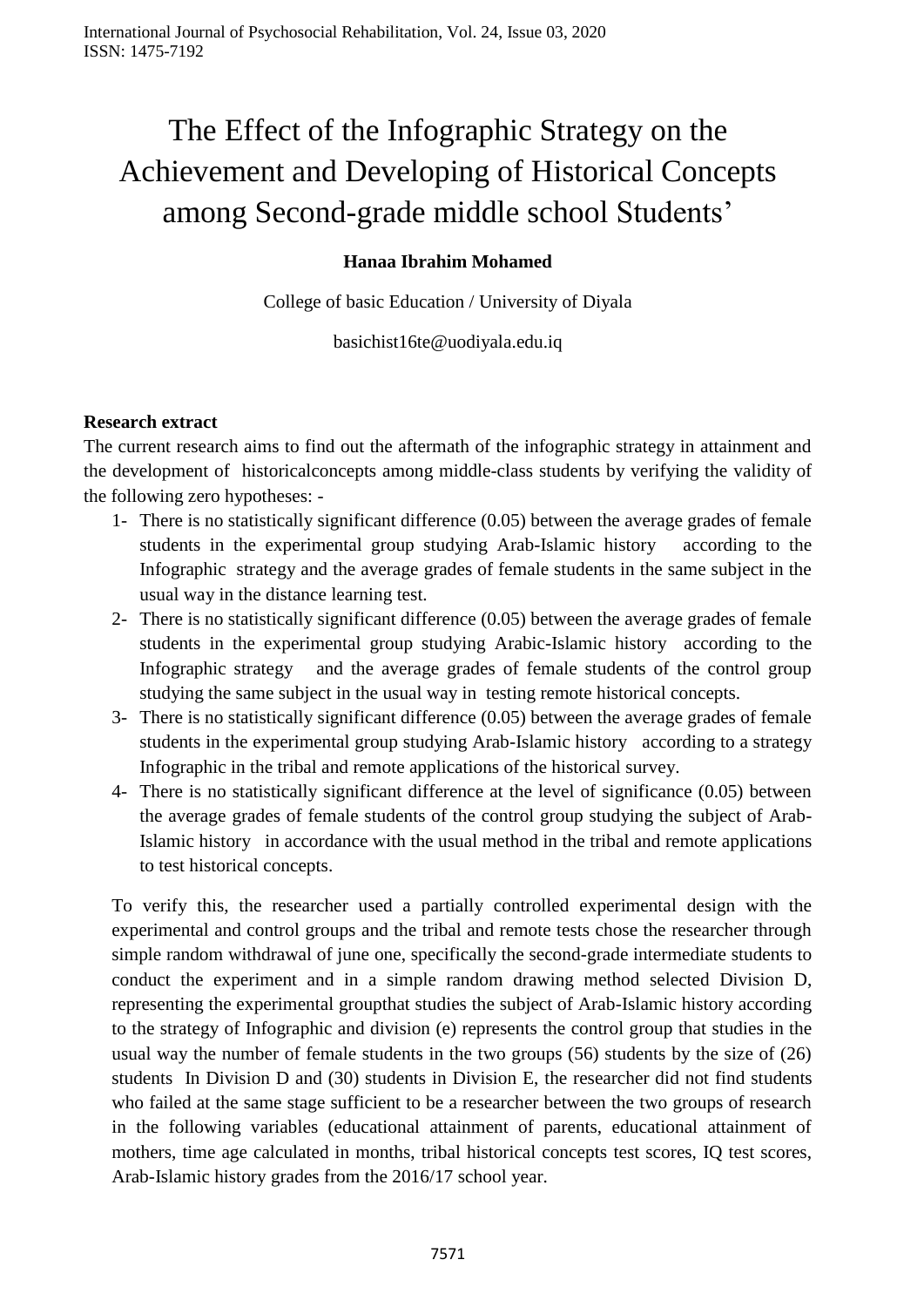Scientific article:The four (third, fourth, fifth and sixth) of the Book of Arab-Islamic History, which is scheduled to be taught to students in the second grade average by the Ministry of Education for the academic year (2017-2018) w. The researcher (164) formulated a behavioral goal, and prepared daily teaching plans for each group (experimental and officer)

As for the research, the researcher prepared a learning test consisting of (50)objective test paragraphs of a type of multiple selection distributed according to the six levels of bloomclassification whichare (knowledge, understanding application, analysis, composition, calendar) and (10) Article paragraphs and then the researcher verified the sincerity of the virtual test and the honesty of the content through a subject on a group of specialists as well as extracting the secometry properties of the test (difficulty factor, strength of excellence, effectiveness of the wrong alternatives) and applied the researcher test to the two research groups ( Experimental and controlled) at the end of the experiment, but the stability of the test was relied on the half-hash equation using the Pearson link coefficient and after correcting it using the Seberman-Brown equation, and then the researcher prepared the test of historical concepts, which consists of (36)an objective paragraph of the type of multiple selection and each paragraph four alternatives and the researcheradopted statistical means of statistical package(SPSS), including the next test of two independent samples that are unevenn With the number of square ka2, the equation of Spearman Brown and the equation of Alpha Crewe, the equation of stability, and after correcting the answers and processing the data statistically, the results resulted in a statistically significant difference between the average collection and the testing of historical concepts between the students of the research groups (experimental and officer) at the level of significance (0.05) in favor of the experimental group that studied the subject of Arab-Islamic history in accordance with the strategy of Infographic thus rejecting the researcher hypotheses and accepting alternative hypotheses of the current research.

The conclusion included in the current research is:

- 1- Teaching the subject of Arab-Islamic history witha strategyInfographic can develop and develop historical concepts for middle school students.
- 2- Appropriate Infographic strategy to teach Arab-Islamic history to middle-class students

Recommendations included in the current research:

- 1- Prepare a guide to the School of Historical Studies in Infographic design skills
- 2- Processing infographic for the topics of the historical studies course and circulating it to female teachers in schools

Proposals included in the currentresearch:

- 1- Experiment with the use of infogervik technology in teaching historical studies and show their impact on other variables and multiple age stages.
- 2- Reorganize the content of the historical studies course according to the Infographic technique.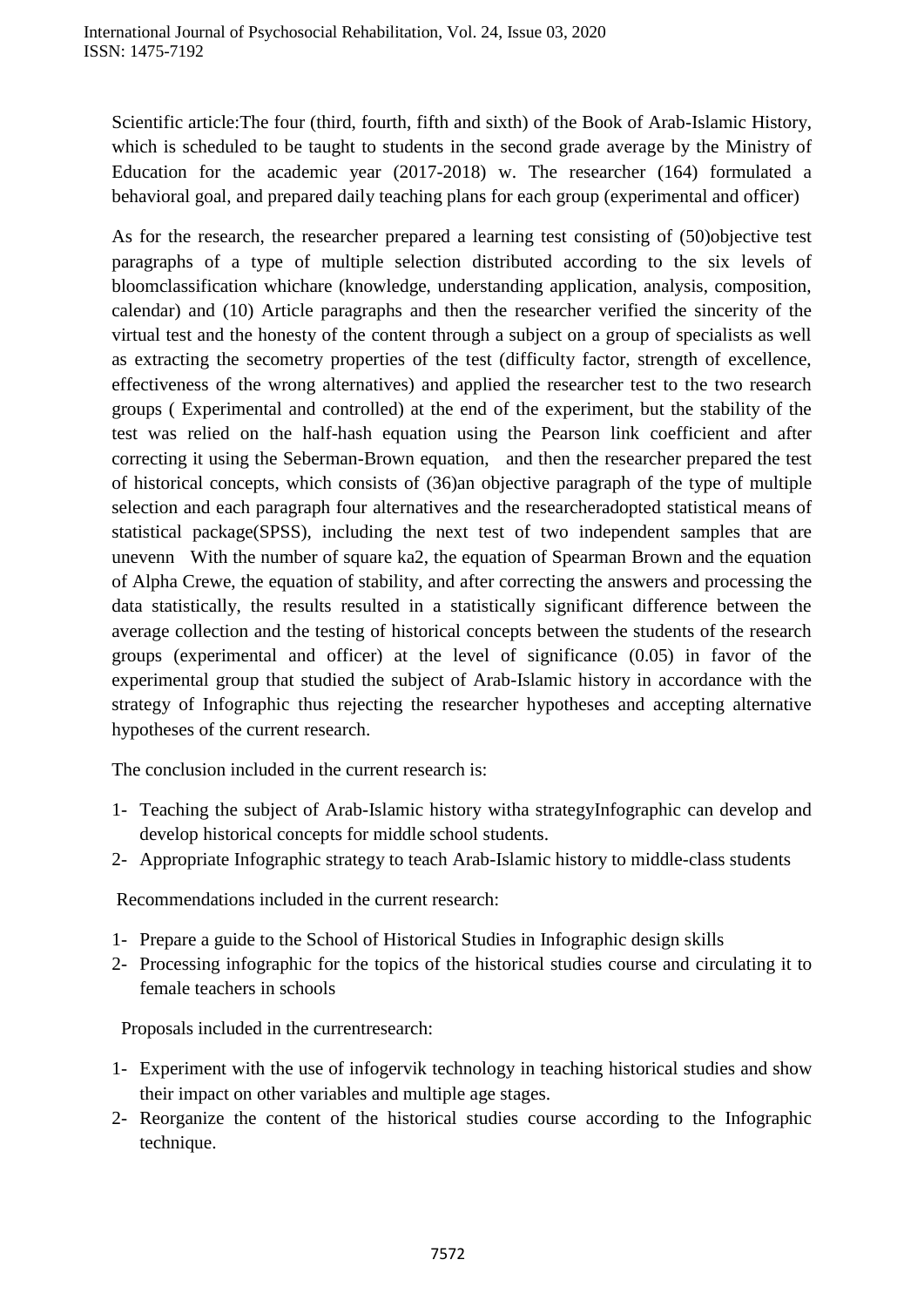## **Introducing research**

#### First: Search problem:

There are challenges facing the educational process in the 21st century, which requires those challenges, most notably the teaching process that is carried out today in the manner of direct indoctrination of the learner,especially in the education of social subjects. Listening most of the time, which has generated an educated personwho does not come outof the circle of remembrance and does nothave higher skills, which calls on us to thoroughly reviewthe teaching patterns practiced with the learner, which resulted in these disappointing results and ambitions, which is represented by the emergence of traditional learning (Al-Jabouri and others, 2011:13)

In addition to what the results of research and educational studies revealedin the existence of difficulties facing the teaching process, especially the teaching of the subject of history, this was attributed tothe poor interest of the teachers of that subject in modernmethods and strategies and its relianceon traditional methods, which in turn leads to a decrease in the level of achievement of female learners instead of focusing on activating their impact and involving them in the teaching process.(Khazraji, 2016: 7).

This is what was done by the study (Saray, 2015) and the study(Al-Jubouri and The Surgeon, 2016), because the goal of teaching social subjects is notonly to give female students a great deal of information, concepts and terminology, but also to develop skills that enable them to research,investigate the facts,ascertain their validity and decide on them, and this requires an effort from the teachers of these subjects at the time of renewal. (Masood and Lami, 2014: 22)

In addition to the exploratory questionnaire distributed to a group of teachers in the subject of Arab-Islamichistory, she stressed that there is a weakness in the achievement of second-grade students in the subject of history as well as the continued use of traditional methods.

Based on this, the researcher believes that it is necessary to keep up with the recent developments in teaching to ensure positive outcomes enjoy originality and creativity and reduce the gap between us and the countries of the developed world, which have witnessed qualitative and quantitative leaps in various areas of life by developing the teaching methods prevailing in our schools, as recommended by many conferences held in Iraqi universities, including:

• 15th Scientific Conference held at The University of Mustansiriyah (2013)

#### (Mustansiriyah University, 2-13)

 The fourth international scientific conference held at the Faculty of Education for the Humanities ibn Rushd- Baghdad University for the duration (April24-25,2016) (4th Scientific Conference, 2016), which stressed the need to use modern strategies in teaching and reduce the use of traditional methods.

In light of what the researcher has suggested using a modern strategy in teaching, which is strategic Infographic may contribute to solving part of the problem or mitigate it, and based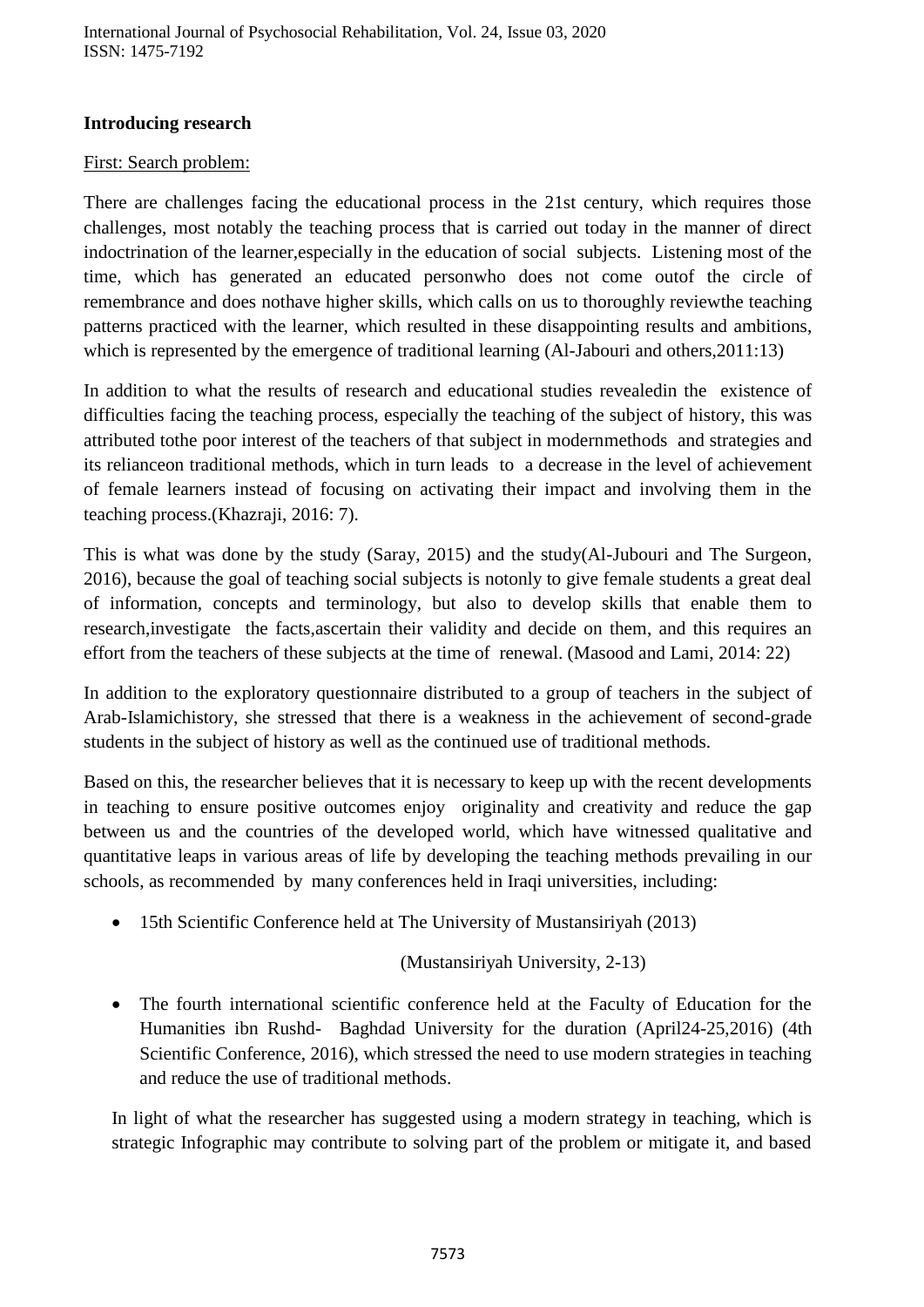on what is said, the problem of current research can be formulated by answering the following questions:

Is there nostrategy Infographic a dimension in the achievement and development of historical concepts among middle-class students?

#### Second: The importance of research:

Today, the world is witnessing a technological and information revolution that has challenged the educational system to reform it, absorb the vast amount of knowledge and keep pace with this rapid scientific and technological progress, as it is known that information doubles in the world every two years (Khalil, 2013:27) as the information revolution has become the advantage of the 21st century and its interference with other revolutions, including the means of communication, led to a major information explosion.

## (Al-Sawi, 2007: 41)

Education is one of the most dangerous professions practiced by man on himself and others, and we can say that it is the human industry where his nature is born and then begins to form psychologically, intellectually and culturally influenced in his environment and surroundings (Mathewlimban, 1998:3) and education is a continuous and permanent process aimed at preparing individuals in an integrated number to become effective elements of society.

## (Abu Diya, 2011: 17)

In the light of the above, it can be said that education works to continue the school in its role in various fields to achieve itsobjectives. 14) The importance of the history curriculum lies in studying the past and seeing the progress of the guidance of prophets and imams.

The history curriculum is the important foundation and the leading location among the subjects so that students can learn about the past of ancestors and heroes, how events took place in the past and how they were and nations became strong, goats and full of history.

## (Zubeidi, 2015: 35)

The history teacher is the leading educational leader in the educational process and delivers experiences, provides historical events and experiences, educational information and behavior guidance among the learners he teaches, and is the cornerstone of any sound educational building and the reliability in achieving educational and educational goals (Zidan and Shaker, 2015: 16) Recent trends in teaching have emphasized strategies based on structural theory, which focuses on the effective role of the learner during the learning process by practicing many Active educational, emphasizing the need for diversity in questionsand questions and duringthe presentation of content by the learner(Resourceful, 2016:21)

The researcher believes that a modern strategy should be used, including a strategy Infographic, which is characterized by a strategy used to convert data, information and complex concepts into images and drawings that can be clearly and easily understood and absorbed, and this method is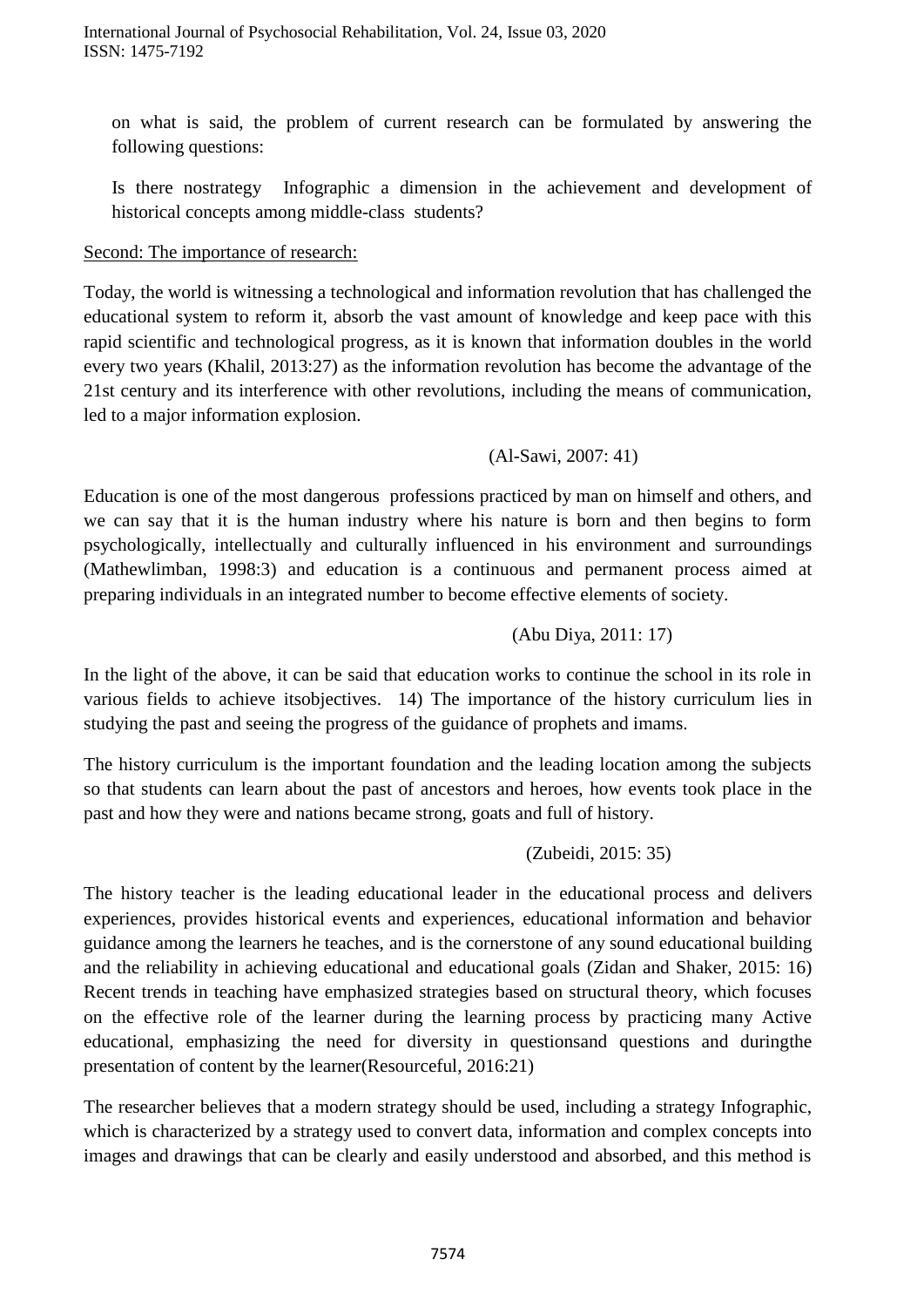International Journal of Psychosocial Rehabilitation, Vol. 24, Issue 03, 2020 ISSN: 1475-7192

characterized by the presentation of complex and difficult information in a smooth, easy and clear way.

#### (Shaltut, 2016: 111)

Achieving one of the goals that the teacher seeks to achieve through the teaching process is of great importance in the lives of learners and their families and it is a standard to which teachers refer to to know the success of family care patterns and their effectiveness in raising their children, and most societies may resort to the success or failure of the learner through his or her educational achievement rate.

#### (Zamili and others, 2009: 232)

As a result of the breadth and diversity of scientific knowledge in all branches of science become It's hard for the learner. To be accommodatedب All concepts unless they are reduced to categories in which concepts emerge as key titles that express topics certain, Historical concepts are part of the system of concepts for the content of historical materials, as educators have increased interest in teaching historical concepts of their relationship to the lives of learners at various stages of education and because they help to know them about the environment in which they live and raise their cultural and scientific level (Nazzal)And others, 2015: 15)

The middle stage is of great importance in that it follows the primary level and the link in the preparatory stage and is an extension of it and the basic base of the secondary stage is a transitional phase between two phases if the middle stage by virtue of its position in the educational ladder is an important stage of separation in the life of students the goal of secondary education to enable young people who have completed primary school and enrolled in secondary education to continue to develop their personalities from all aspects of physical, intellectual, moral and spiritual by discovering their abilities and inclinations and guidance and From developing their knowledge of Arab and Islamic culture and drinking them with its original values and virtues in science and its applications in life and keeping up with its progress from acquiring intellectual and practical skills and trends. Iraqi Ministry of Education, 2010:10)

As you can say,the importance of research can be summarized as follows:

- $\div$  The use of Infographic strategy is one of the modern teaching strategies that are in line with the trending educational trends.
- Educational achievement is the inevitable result and the basic criterion of the knowledge that female students have written in the transition of female students from one stage to another.
- $\triangle$  Middle school: The importance of this stage, which is one of the important stages that contribute to building the personality of the learners, as the learners at this stage are subjected to physiological, social, mental and psychological changes in the sense that it is a stage of new psychological birth, which is the starting point to advanced educational stages.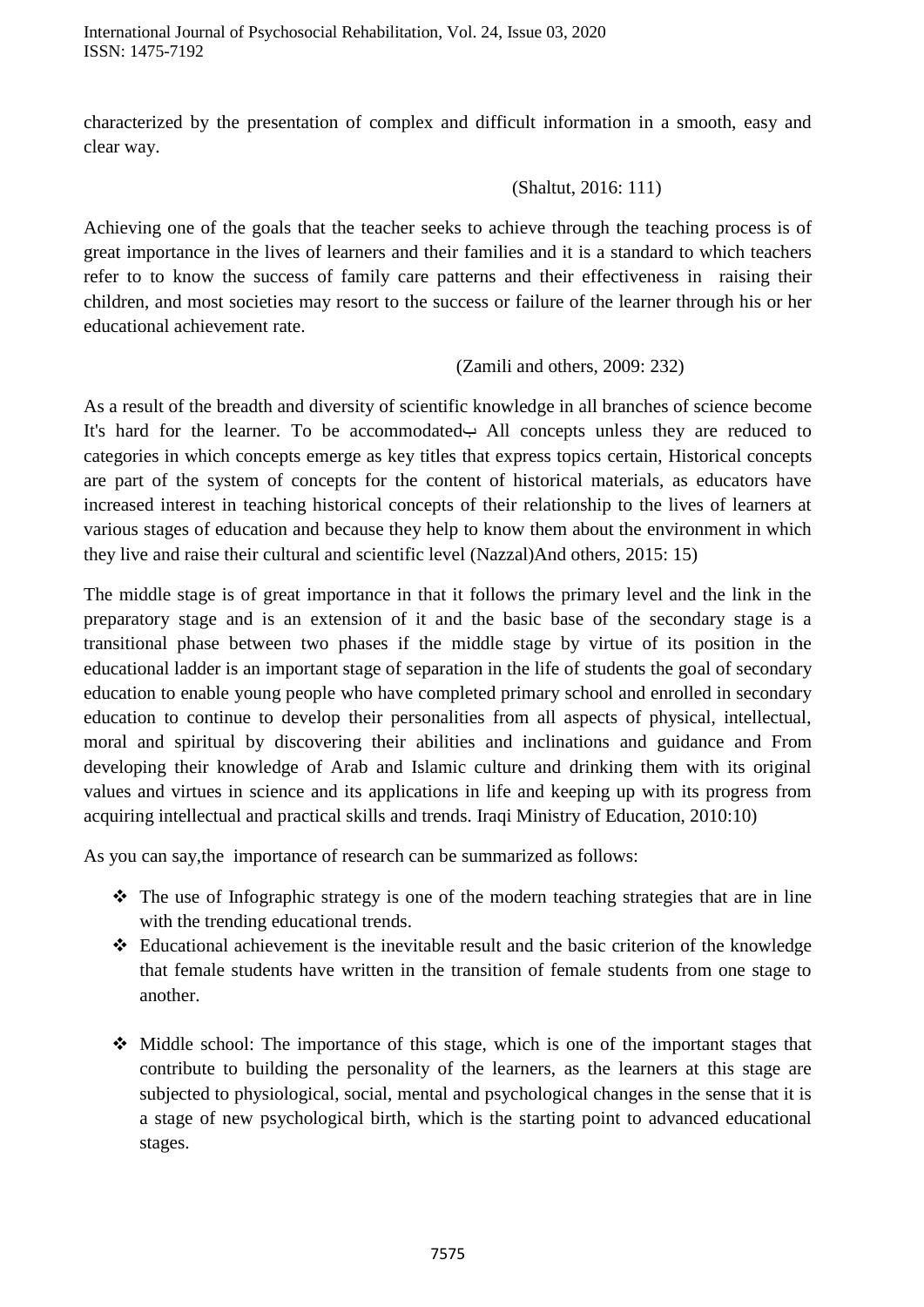Third:This isthe research and its hypotheses:

The current research aims to identify:

Following the strategy of Infographic in attainment and development of historical concepts among middle-class students and for the purpose of achieving the goal of research, the researcher formulated the following zero hypotheses:

- 1- There is no statistically significant difference (0.05) between the average grades of female students in the experimental group studying Arab-Islamic history according to the Infographic strategy and the average grades of female students in the same subject in the usual way in the distance learning test.
- 2- There is no statistically significant difference at the level of significance (0.05) between the average grades of female students in the experimental group studying The Arab-Islamic History subject according to the strategy of Infographic and the average grades of female students of the control group who study the same subject in the usual way in testing the historical concepts of the dimension.
- 3- There is no statistically significant difference (0.05) between the average grades of female students in the experimental group studying Arab-Islamic history according to a strategy Infographic in the tribal and remote applications of the historical survey.
- 4- There is no statistically significant difference at the level of significance (0.05) between the average grades of female students of the control group studying the subject of Arab-Islamic history in accordance with the usual method in the tribal and remote applications to test historical concepts.

Fourth: Search limits:

The current research is determined by:

- A- Human borders: Middle-class students in the state middle and high schools of Baquba District District Center.
- B- Spatial boundaries: One of the state day middle schools for girls of the Directorate General of Education in Diyala province.
- C- Time limits: 2nd course of the 2017/18 school year
- D- Scientific Boundaries: Chapters (3rd, 4th, 5th and 6th) of the Arab-Islamic History Book to be taught for the second middle grade for the 2017/18 school year

Fifth: Defining terms:

Impact: Arafa:

Shehata and Carpenter: The outcome of unwanted or unwanted change occurs in the learner as a result of the learning process (Shehata and Al-Najjar, 2003: 22).

\* Procedural definition of impact: The change brought about by the Infographic strategy in the average grades of social subjects among second-graders in the experimental group compared to the control group.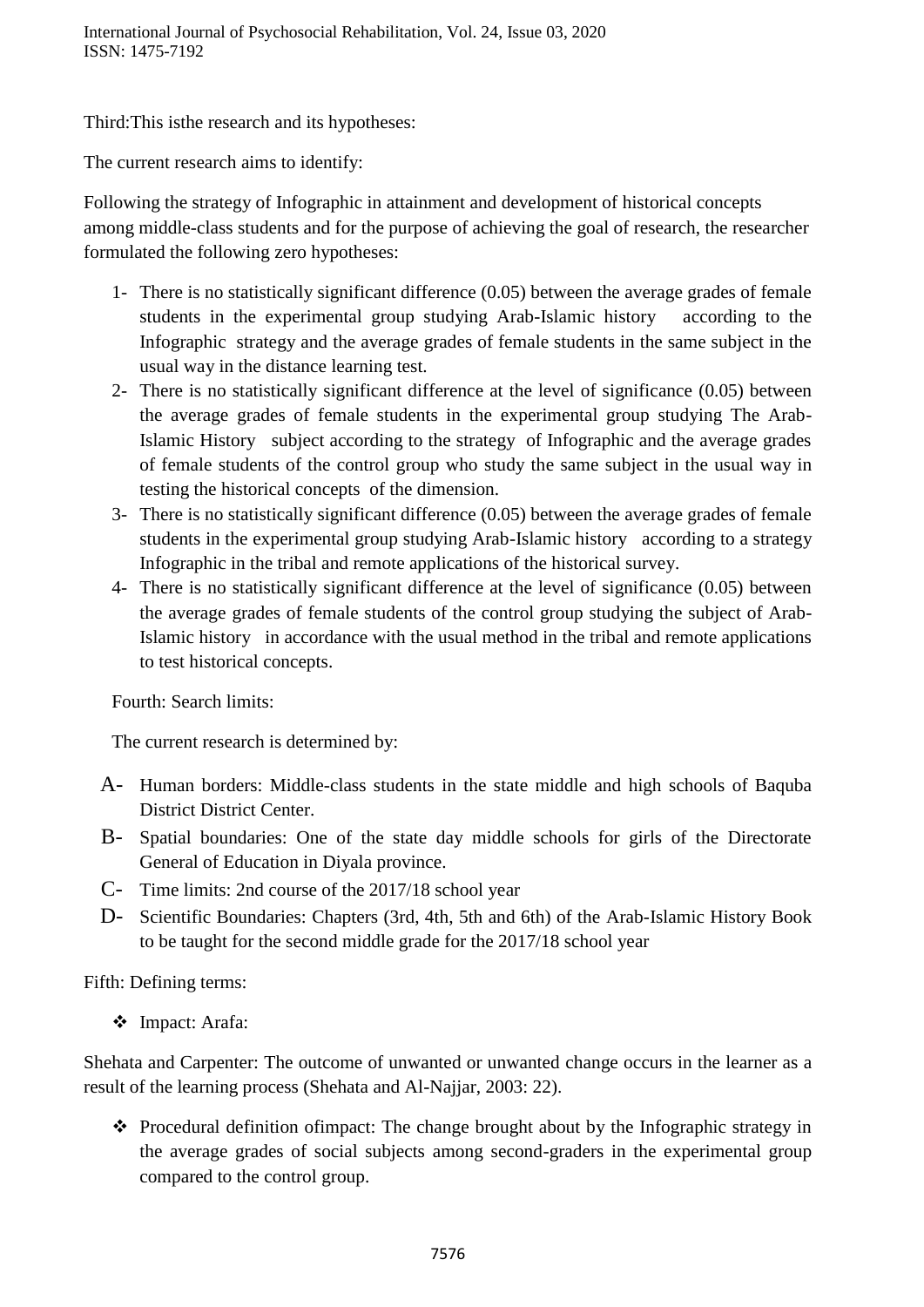Strategy: Arafa:

Zidon and Shaker: The plan, procedures, method and methods to access outputs and outputs (Zidon and Shaker, 2017: 62)

- \* Procedural definition of strategy: a set of steps, procedures, methods, methods, events and successive activities identified by the researcher for the purpose of implementing steps studied according to a strategic Infographic starting from the goals and finishing the calendar to raise the level of achievement and develop visual thinking in the history curriculum of the students of the experimental group.
- Infographic: Arafa:

AbeerArabian: A technique that works to get ideas and information out of the abstract theoretical space to the pictorial space, so that the presentation attracts the visual and audio receivers of the recipient in a way that is easy to reach, understand, understand and understand and realize what theoretical information he has (Abeer Arabian, 2016:19)

- The procedural definition of infographic: the art of converting complex data and information into images, drawings, shares and video clips supported by verbal language integrated into a single design and the development of their visual thinking.
- Collection: Arafa:

Abu Diya: All the knowledge, skills, values and attitudes the student has gained in a certain period of time compared to the range of knowledge, skills, values and attitudes to be acquired (Abu Diya, 2011: 244)

- Procedural definition of collection: The grades obtainedby the learners (research sample) are obtainedin the educational test prepared by the researcher for this purpose.
- Development: Arafa:

Zayer, Sky: The progress and development that the learner is getting as a result of being exposed to effective educational variables (Zayer, Sky, 2015: 153).

- $\div$  Procedural definition of development: The amount of change between the average tribal and remote visual thinking test scores for female students in the research groups (experimental and controlled) is measured to the degree to which female students receive the distance test of visual thinking.
- Historical concepts: Arafa: Khalaf: A mental perception of a changing nature based on the creation of relationships between historical objects, facts and attitudes that are classified on the basis of similar qualities and formulated verbally.

## (Khalaf, 1991: 1236)

- $\triangle$  Procedural definition of historical concepts: a name called historical positions that share specific characteristics that give a visionof a particular historical idea or position within the third,fourth, fifth and sixth class of the Book of Arab-Islamic History of the Second Middle Class
- Middle second row: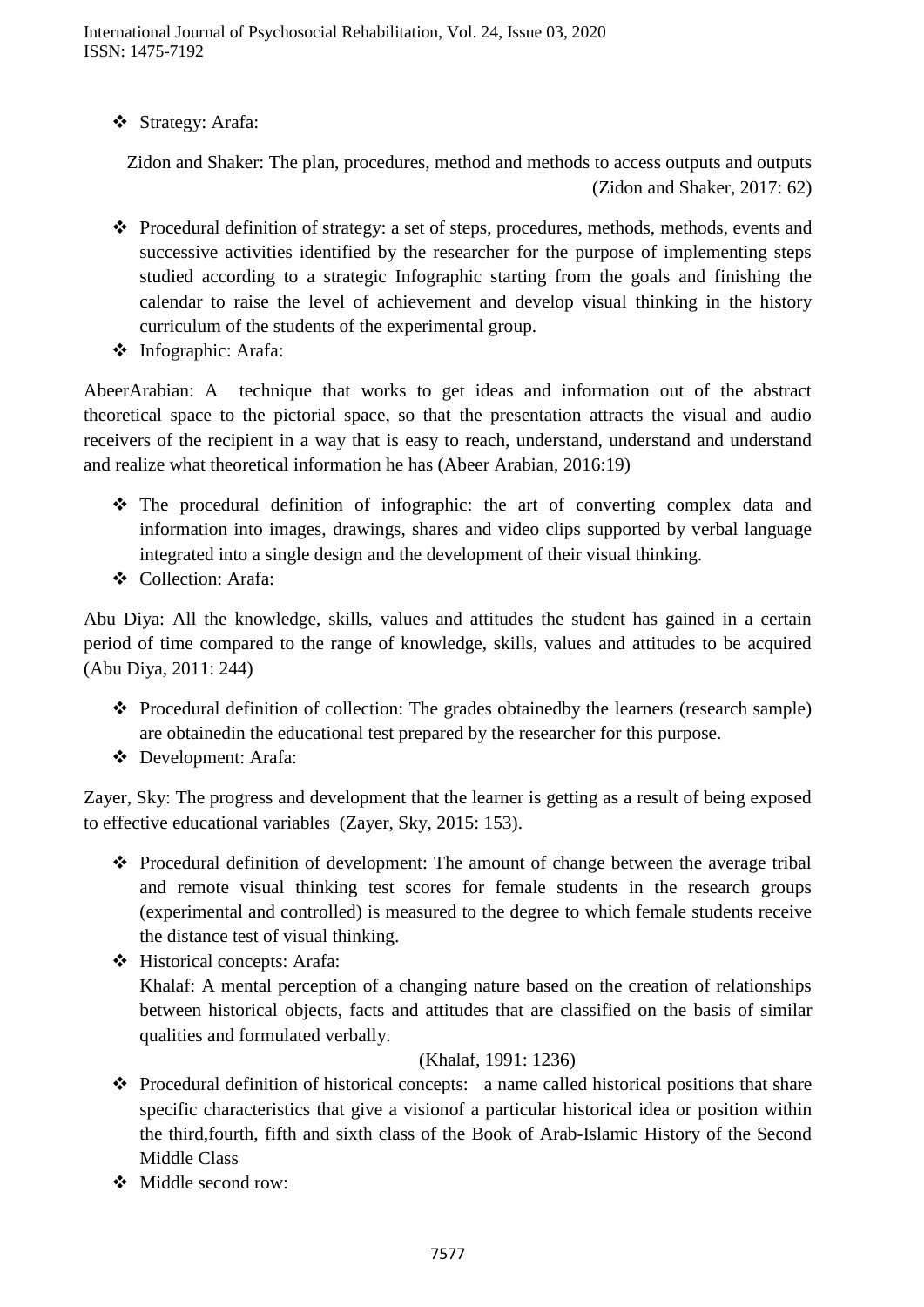The second grade of the three middle classes, which falls between primary school and middle school, includes grades (intermediatefirst, middle second, and third medium) (Republicof Iraq - Ministry of Education, 2010:17).

- History:Know it
- Saladin (deceased 764 Ah): History is the mirror of time for those who manage and complain about the experiences of nations from the deepest sight and thinking (Saladin, 1973:1)
- Procedural definition of meetings: A set of concepts, facts and information contained in the history subjects taught to middle-class students for the 2017/18 academic year.

## **Theoretical aspects and previous studies:**

In this chapter, the researcher will present two axes, the first focusing on theoretical aspects that address the strategy of Infographic, collection and historical concepts, while the second will deal with previous studies dealing with the independent variable (infographic strategy, subordinate variables (collection, historical concepts) and indicators and indications of these studies and aspects of their use.

The first axis: theoretical aspects:

Infographic strategy:

It isa techniquethat works to get ideas and information out of the abstract theoretical space to the pictorial space, so that the presentation attracts the visual and audio receivers of the recipient in a way that is easy to reach, understand, absorb and realize what theoretical information he has (Abeer Arabian, 2016: 19)

Infographic design:

What should be taken into account when designing Infographic:

- $\triangleleft$  Choose one theme for each infographic
- Choose information that can be visually represented
- $\triangle$  Ensure that the information displayed is correct
- $\triangle$  Choose a special title for the subject of Infographic
- $\triangle$  Integrating images and drawings, simplifying information and staying away from long sentences
- $\triangle$  Choose attractive colors to suit the information displayed
- Cohesion of key components by highlighting relationships and collecting and linking converged information
- $\div$  Mention and attach a list of sources of information (Issa, 2014: 33)

Infographic design steps:

To achieve a successful and convincing infographic design, important steps must be taken to facilitate the designer to produce it in a coordinated andintegratedmanner: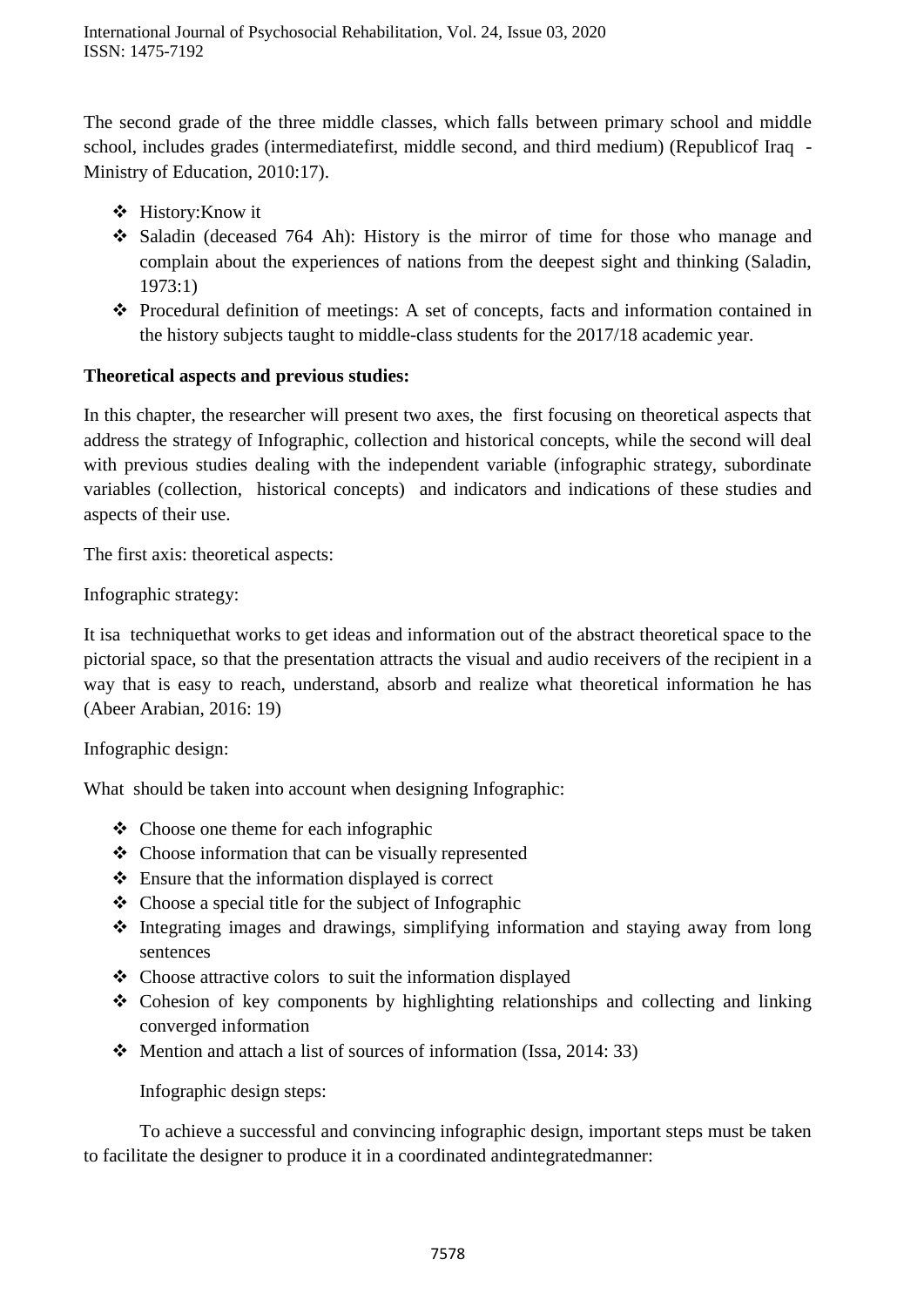- The idea: is all that is planned in the human mind of new things, solutions and suggestions, the idea is the product of thinking and thinking is one of the advantages of the human species, every work whether pictorial or written or otherwise is the result of an idea, and perhaps the biggest and most difficult part for the designer is to find the idea.
- Search: After the idea comes to the research stage, it is branched out by a lot of details that help to better access your distinctive infographic.
	- **-** Challenging the purpose of your drift
	- **-** Setting goals for Infographic
	- **-** Target group analysis
- Creating a blueprint and structure for infographic:This step is a translation of the research phase from the collection and analysis of information and data to the structure and scheme and consists of the title, main parts, subse parts and color selection.
- Tools: The tools are software used to design Infographic:
	- أ**-** Fixed infographic design software
	- ب**-** Mobile infographic design software
- Design revision: the review phase and the confirmation of all aspects of the Infographic by reviewing the following:
	- **-** Make sure the content is complete and serial
	- **-** Ensure that the fees used are correct
	- **-** Coordination
- Director: At this stage, the final design (infographic product) comes out to publish and trade, whether printed or mobile.
- Marketing and Publishing: When you take out Infographic in its final form, it's time for a publication as it can be published via multiple means (Shaltot, 2016: 118)

The importance of using Infographic ineducation:

Infographic is employed for educational purposes through the following uses:

- **1-** Develop some of the ethical and social values of learners by presenting them in the lesson, which contributes to the development of the personality of learners.
- **2-** Breaking the monotony of learners from frequent verbal presentations, it attracts attention through attractive visual design elements,which further reflects their positive attitudes towards learning content.
- **3-** Learners have increased their recall rates by actively participating in the learning process, resulting in long-term learning.
- **4-** The speed of information delivery allows learners to understand information in an orderly manner and lay the foundation for the plans you need to put in the mind of learners in an orderly manner.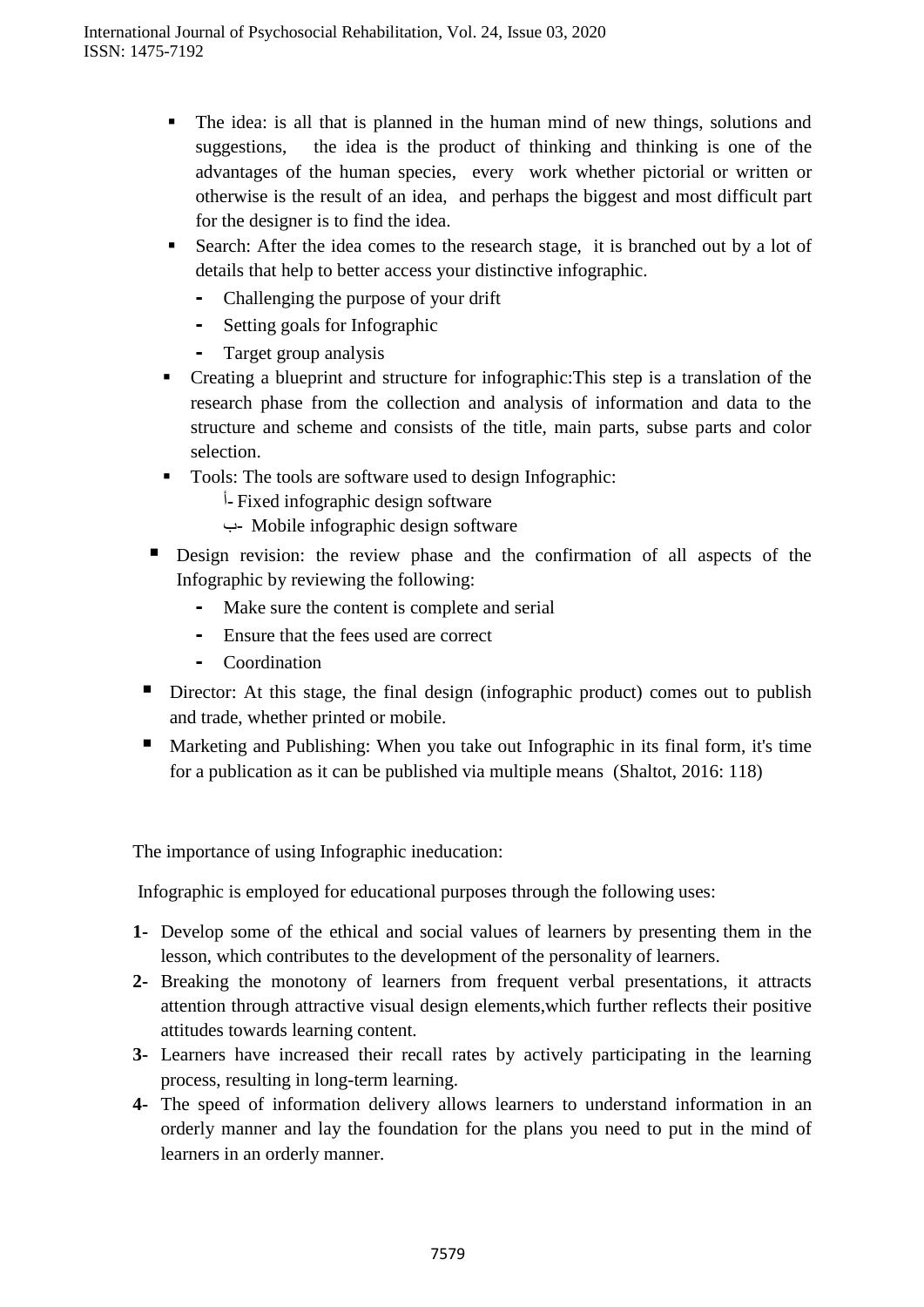**5-** An effective optical communication tool that attracts learners' attention, makes them interested in content and helps connect an intense amount of data in an easy-tounderstand form when applying visually interesting items.

(Afifi, 2018: 258-339)

Collection:

Achievement is one of the objectives of education as one of the most important learning outcomes sought by learners as well as the basic criterion under which learners progress in their studies (Ahmed, 2010: 95). Today, it has become a reliable measure of the intelligence and superiority of the learner, as well as a criterion for success in school and social life, particularly the ability to interact and coexist with others (Nasrallah, 2010: 14)

Factors affecting collection: there are several factors affecting collection, the most important of which are:

- 1- Family: The cultural situation, the economic situation of the family and its availability of the needs of the learner and the satisfaction of his desires, trends and inclinations, as well as the diversity of the excitements that helped him to develop physically, mentally and socially play an extreme role in his ability to achieve positive educational achievement.(Nasrallah, 2010: 63)
- 2- School: It is an institution that the learner provides with knowledge and has a direct impact on his or her level of achievement.
- 3- Intelligence: There is a relationship between intelligence and educational attainment, the level of intelligence varies from learner to learner, so there are individual differences between them.
- 4- Motivational: The potential of the learner should be directed and exhausted (Zairo Inside, 2013: 154).
- 5- Emotional factors: manifestations of multiple emotional factors, but the most prominent of which is the factor of anxiety, the learner who is emotionally disturbed by anxiety or some other emotional factors can focus or absorb, whether while taking lessons in class or by memorialization at home (Al-Sarhan, 2004: 35)

#### **Historical concepts:**

Historical concepts mean those concepts associated with the science of history and its branches, such as the history of biography and the history of peoples and civilizations (Bawazir and Qaryan, 2011: 22)

Saada and Joseph (1988) defined the historical concept as a set of objects, persons, accidents or processes that can be combined on the basis of a common characteristic of persons, accidents or processes that can be combined on the basis of one or more common characteristics that can be referred to as a particular name or symbol (Saada and Joseph, 1988: 61) and historical concepts are defined as mental perceptions of a changing nature based on the creation of relationships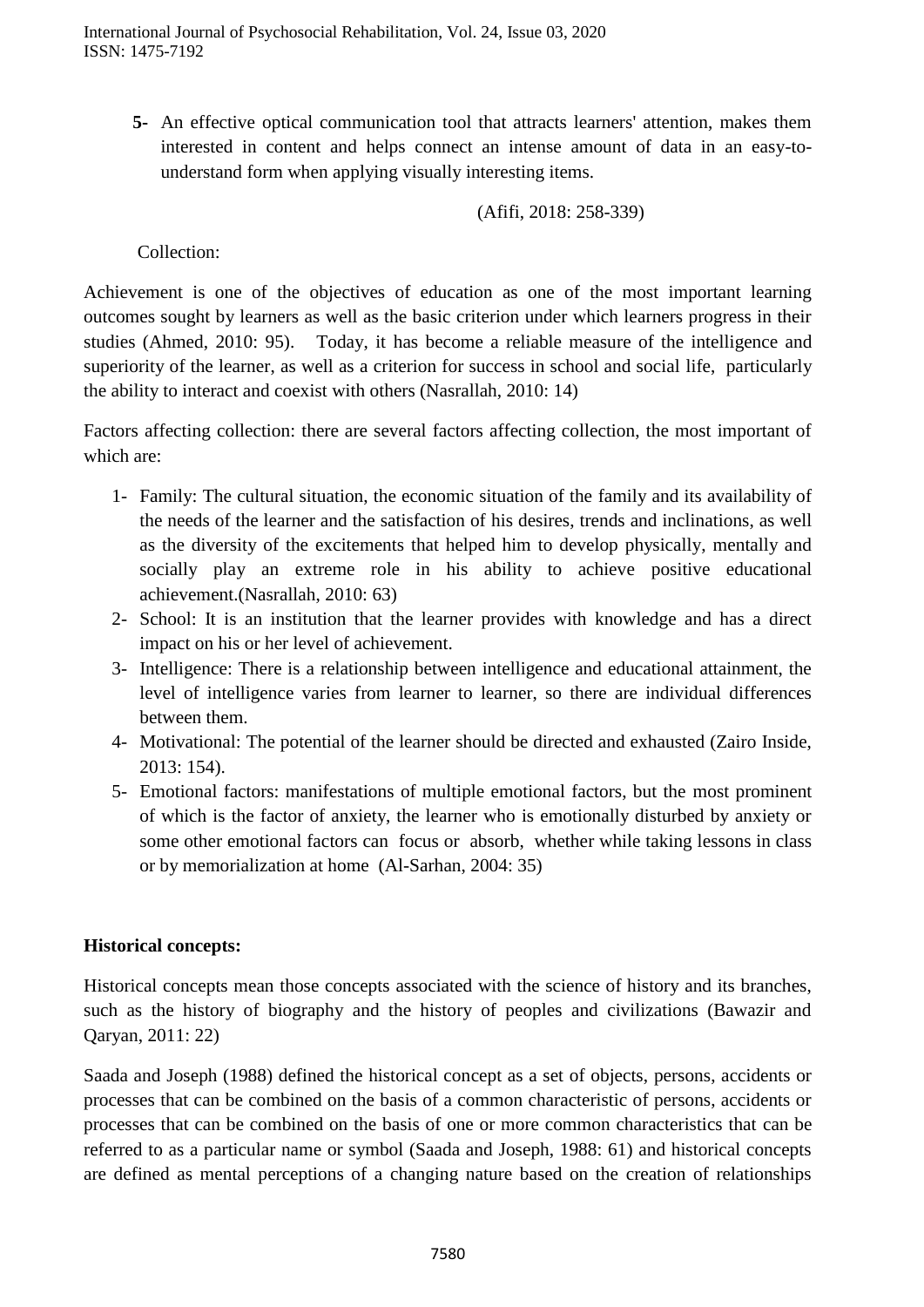between objects, facts and events and classified on the basis of similar qualities. Between them, it is undoubtedly formulated for a verbal phrase and the historical concept in the beginning of a line-up based on the learner's awareness of the relationship between whathe encounters and his past experiences, and collects and organizes similarities in one group called the concept (Al-Luqani and others, 1990:150)

Axis II: Previous studies:

First: Studies on independent variable(Infographic):

- Al-Jariwi Study (2014)

The study ofJ.R.Yui (2014) aimed to know the effectiveness of using a proposed training program in the development of electronic mental mapping skills through the technique of Infographic and visual culture skills in pre-service teachers, the study used the semiexperimental curriculum, and the sample consisted of (15) students of the Faculty of Education division teacher classes from the department of curriculum and the results indicated that the proposed program contributed to improving the level of knowledge of the skills of visual culture and technical skills design Infographic in the design of design Electronic mental maps of learning lessons in the sample of the study. (Al-Jarawi: 2014)

Second: A study on the first child variable (collection)

**-** Samurai Study (2014)

This study was conducted in Baghdad province / Iraq University Mustansiriyah / Faculty of Education this study aimed to know (the effectiveness of the strategy of the form of the circular house in the collection of the subject of history in the second medium students and their trends towards them) the research community is a second-grade middle school in the public day schools of the Directorate General of Education baghdad / Second Resafa, and the researcher chose randomly his eye consisting of (60) students of medium sharia for girls and divided the sample on the two groups of research (experimental and officer) by reality of research (experimental and officer) (30) Student for each group and the researcher adopted the experimental design with partial control, and the induction tool was a test consisting of (50) test paragraphs selected from multiple distributed at the first three levels of bloom levels and the researcher used the t-test for two independent samples equal in number and square as any and equal to the difficulty of the test paragraphs and the effectiveness of the wrong alternatives and after the statistical processing of the results of the research shows the superiority of the students of the experimental group over the students of the control group in the test Al-Tami (Samurai: 2014)

Study on the second dependent variable (historicalconcepts)

Mahmoud Study 2013

The effectiveness of the regular entrance in the development of some historical concepts and historical thinking skills needed for second grade preparatory students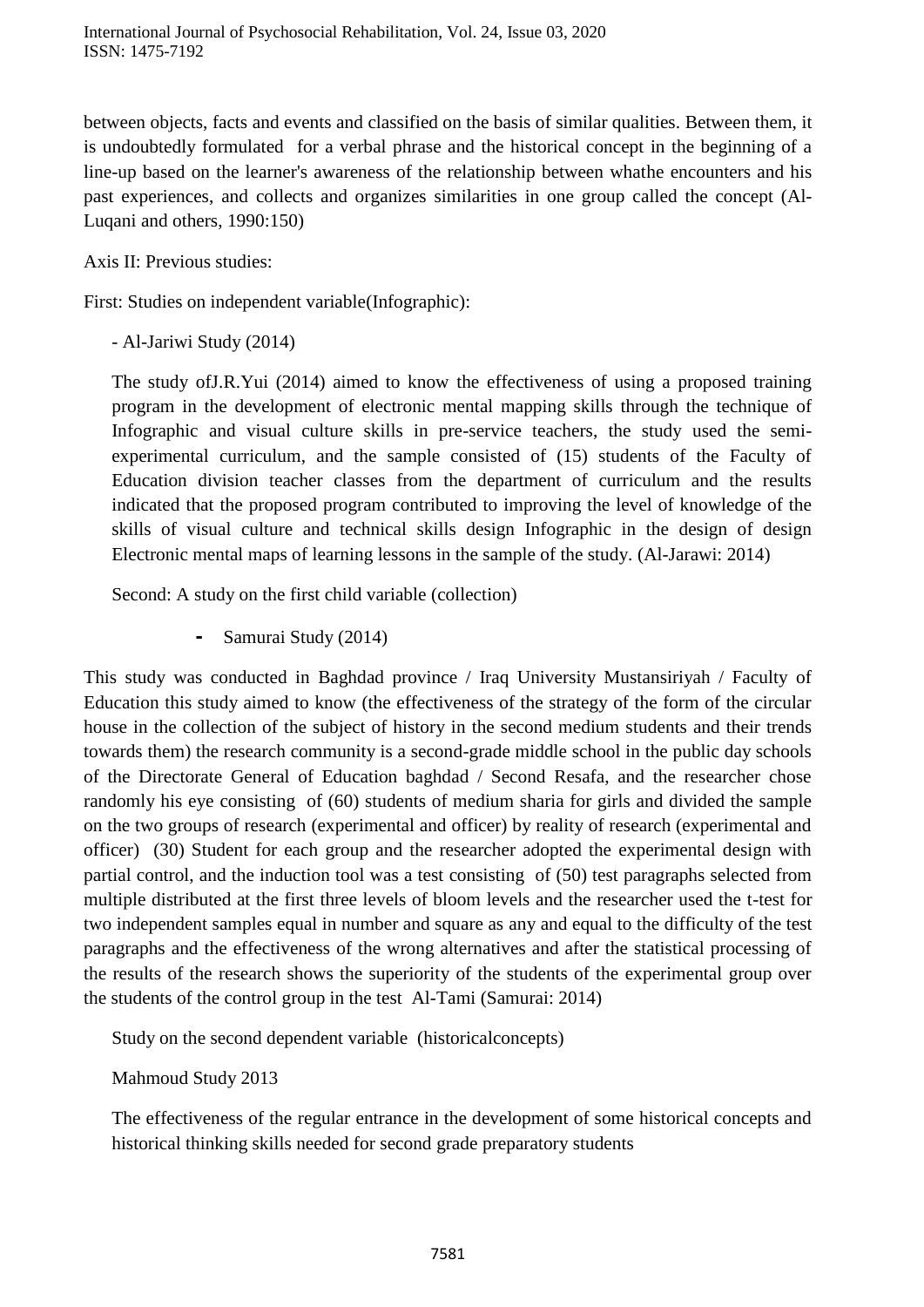This study was conducted at the University of Aswan / Faculty of Education in Egypt and aimed at investigating the effectiveness of the use of the systematic entrance on the development of historical concepts and some historical thinking skills among students of the second grade preparatory, and the same research included a group of students of the second preparatory grade at the Joint School of Shabika in Aswan province, the researcher used the experimental curriculum with two equal groups as he used the method of tribal and remote measurement of the experimental and officer groups, as the experimental group studied the life unit of the Prophet Muhammad (Peace be upon him). From the book of social studies for the second grade preparatory using the regular entrance and the control group studied the same article in the usual way, the test of historical concepts and the test of historical thinking skills were applied to the two research groups and then corrected the answers and were statistically processed using the Blake equation for adjusted gain resulted in the effectiveness of the systematic input in the development of some historical concepts and the results showed the effectiveness of using the systematic input in the development of some historical thinking skills (Mahmoud, 2013)

#### **Search procedures:**

## **Research methodology:**

اThe researcher will use the experimental method in this research to achieve its objectives because it is based on experience and there are several attempts to determine what and what the experimental approach meansThought And rules,Most notably which Seeking toYou know the curriculum. Experimental " approach that we use when we beginof facts beyond the mind whether they are out of their mindsNot at all,Or inside it as well, as in the case of Introspection, To describe the phenomenon that is beyond mind and interpret it. And to explain it, we always call By experience, And we don't rely on principles. Thought and the rules of logic Matthew.Geeder, D.T.: 8

#### **Search procedures:**

First: Experimental design:

The design of the research means the roadmap or study strategic plan that the bay isdeveloping in order to be able to reach the answer to the problem ofits research and adjust the variation in the degrees of the variable dependent so that it is due to the independent variable (Mohammed Al Tayeb, 2005: 132) and the researcher has adopted one of the types of experimental designs with partial control with the experimental groups and the appropriate control of the research conditions (Zubai and Others, 199 81: 94) As in figure (1)

| Group        | Tribal test | Independent<br>variable | Dependent<br>variable                     | Ata Research |
|--------------|-------------|-------------------------|-------------------------------------------|--------------|
| Experimental | Historical  | Infographic<br>Strategy | Collection+Historical   Collection test + |              |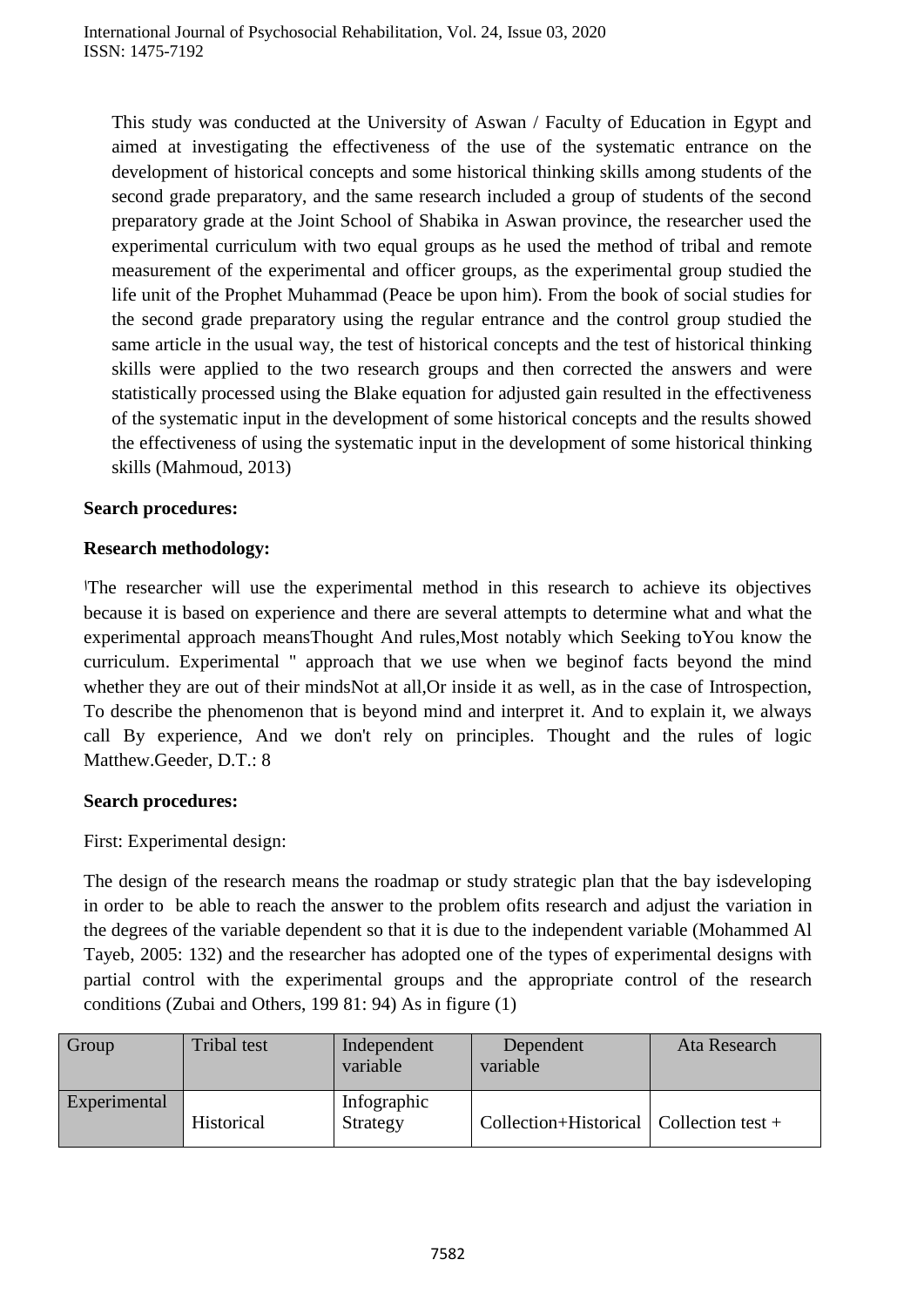| <b>Officer</b> | concepts | ---------------- | Concepts | measure of historical |
|----------------|----------|------------------|----------|-----------------------|
|                |          |                  |          | concepts              |

Form (1) experimental design for research

1- Research community:

The research community is meant as a group of individuals or books or school buildings according to the objective area of the research problem, which the researcher can circulate the results of his research (Ghabari and Abu Shaira, 2015: 95) And the description of the research community is intended to determine Properties which affects the results of the research in terms of the number of members of society and the nature of their distribution and characteristics, It consists of The current research community of middle-grade secondgraders in state middle and secondary schools for girls Directorateة General education of Diyala province in baquba district center for the academic year (2017/2018) of 23 schools, where it reached Number of middle schools (17) schools and secondary schools (6) schools

2- The same research:

The choice of research by the researcher is an important step in the research stages that reveal the consistency and correlation between the problem of research and its objectives and its performance on the one hand, and the skill of the researcher on the other (age, 2009: 111) and the research sample can be defined as a model that includes part or part of the determinants of the original society concerned with research that is represented by it bearing its common characteristics and this model enriches the researcher to study all units and vocabulary in the original society, especially in case of impossibility or The difficulty of studying all these units (Al-Dulaimi and Ali, 2014: 74) so the researcher chose the school (June 1) in a deliberate way among the schools to be a research sample for the purpose of applying the experiment in it for the following reasons:

- **1-**The school administration showed a willingness to cooperate with the researcher
- **2-**Her proximity to the researcher's residence.
- **3-**Containing two divisions for the fifth grade literary

In a simple random withdrawal method, DivisionD(representingthe experimental group thatis taught in accordance with the strategy of Infographic and division(e)represents the controlgroup that studies in the usual way the number of female students of the two groups (56)students by(27)students in division (d) and(30)students in the division (e)and as in Table (1)

| Trainocle of female students from the prior and female groups |          |    |  |  |  |  |  |  |
|---------------------------------------------------------------|----------|----|--|--|--|--|--|--|
| Group                                                         | Division |    |  |  |  |  |  |  |
|                                                               |          |    |  |  |  |  |  |  |
| Experimental                                                  |          | 26 |  |  |  |  |  |  |
| Officer                                                       |          |    |  |  |  |  |  |  |
|                                                               |          |    |  |  |  |  |  |  |

| Table $(1)$                                                |  |
|------------------------------------------------------------|--|
| Number of female students from the pilot and female groups |  |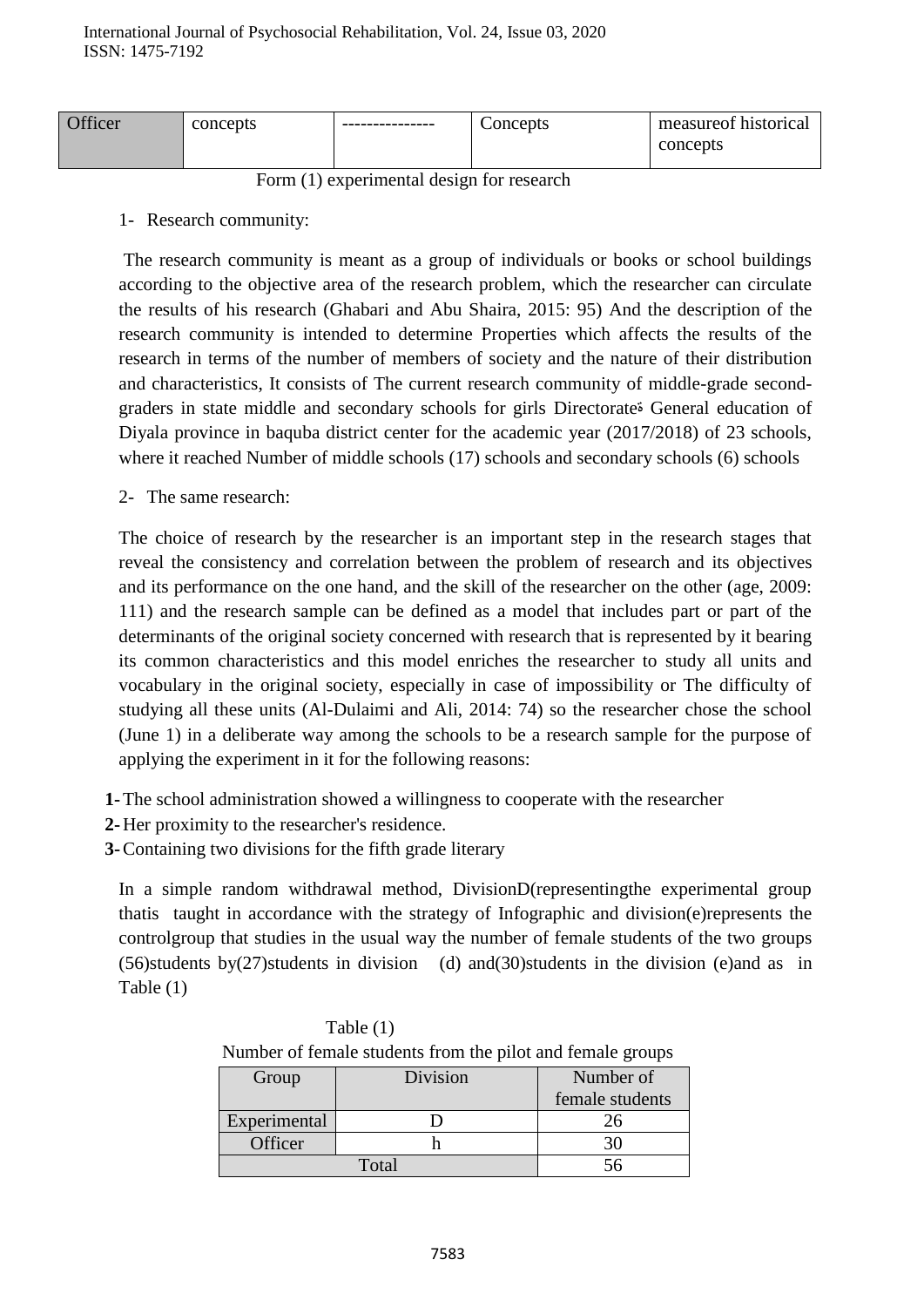3- Equal search groups:

The researcher made sure that the two research groups are statistically equal in a number of variables that she believes may affect the integrity of the experiment before it is initiated and these are the variables:

- 1. 1. Parental education
- 2. 2. Her mother's academic achievement
- 3. Time life is calculated in months.
- 4. Historical concept test scores
- 5. IQ test scores
- 6. History subject grades in the final test of the second semester of the previous year (2016/17) 4- Search supplies:
	- 1-Determining the scientific material: The researcherspecifiedthe scientific material to be studied by female students (same research) andto include thechapters (3rd, 4th, 5th and 6th)of theArab-Islamic History Book to be taught to second-grade middle school students for the 2017/18 academic year
	- 2-Formulating behavioral objectives: these are objectives that are characterized by a high degree of specialization and identification and are able to evaluate and measure and show the responses of students whether mental, emotional or motor and help the school in teaching it daily as it enables it to evaluate female students i.e. it derives from the subject of study at the level of one class (Zidan and Shaker, 2017: 26) the researcher prepared behavioral goals according to bloom levels in the field definedby (164)behavioral goals in the six levels and Presented to a group of specialists, to see how valid theyare and how they include the content ofthe course material
	- 3-Preparing teachingplans: Planning for teaching represents a curriculum, a method and an organized way of working, as well as an organized and purposeful mental process that leads to achieving the goals drawn effectively and efficiently, planning is one ofthe main components of the teaching process, which is usuallyimplemented before confronting students and represents the conscious planning of all and the dimensions of the educational-learning process and the strengthening of these elements interrelated and overlapping relationships and the organization of these elements with some preaching leads to the achievement of the most important In the process of wishing for learning intellectually, emotionally and physically (Khaza'a and others, 2011:75), the researcher prepared a series of teaching plans for the subjects of the history subject that will be studied to the students of the two research groups in accordance with the strategy of Infographic of the experimental group and in accordance with the usual method of the control group and presented modelN of these plans to a group of specialists who did not start their opinions and proposals to improve their formulation.

Research tool: (collection test and visual thinking scale)

Collection test: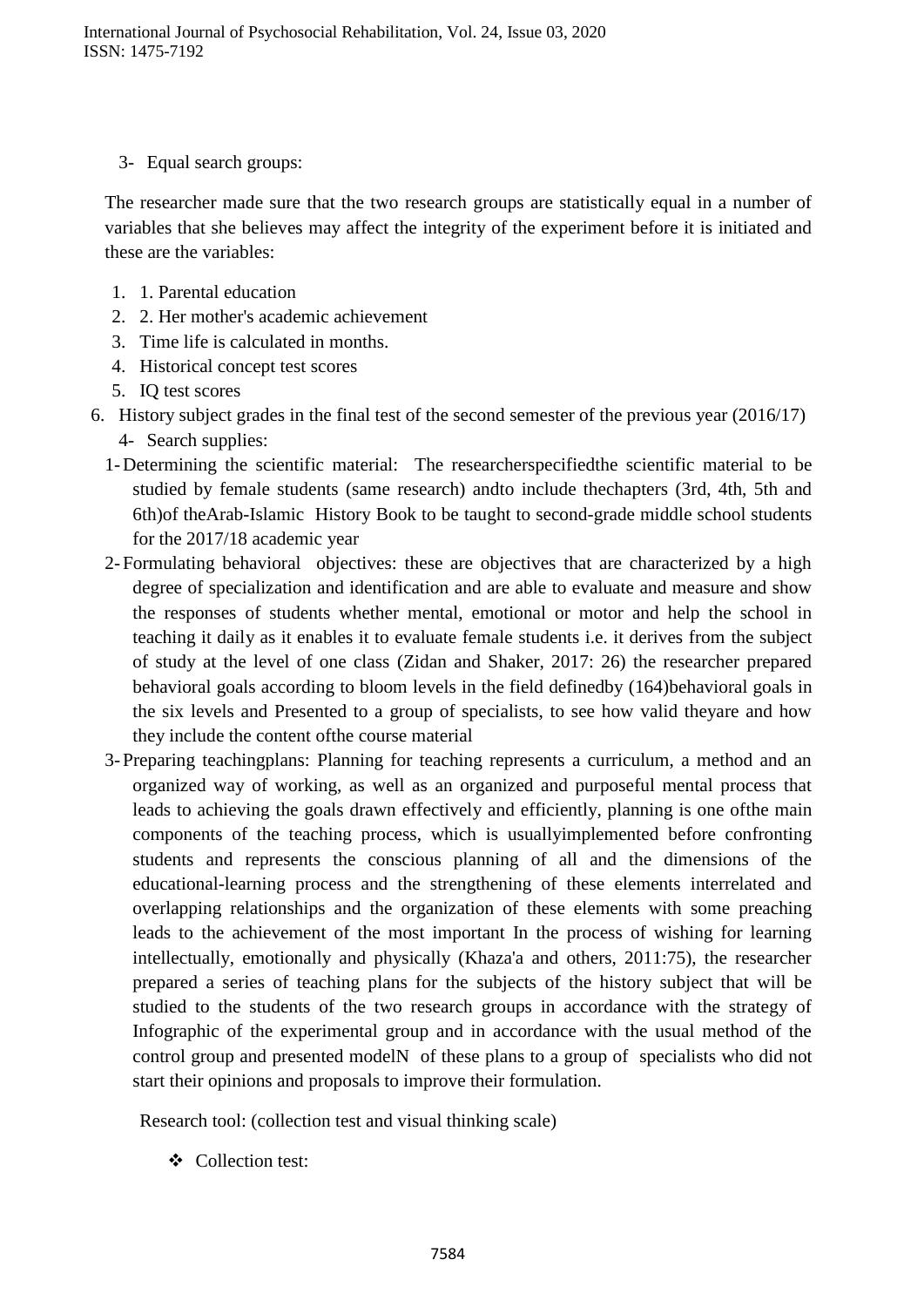#### A- The goal of the test

The test aims to measure the achievement of female students from the research groups (experimental and officer) in the Arabic-Islamic HistoryBook curriculum to be taught for the second middle grade of classes (3rd, 4th, 5th and 6th) for the 2017/18 school year

B- Number of test paragraphs

It was agreed on 39 objective test paragraphs and the objective tests are among the most accurate and accurate collection tests consistent in the sincerity of their provisions and their coverage of the curriculum and its abbreviation of time.

C- Correct the test:

In correcting the answers, the researcher relied on giving one score to the correct answer and giving a smallness to the wrong answer, and treated the paragraphs left unanswered as well as which include two answers that treated the wrong answer by giving it zero degrees and thus becamethe final degreeof hiding between a minimum of zero and a maximum of 39

Testing historical concepts:

The test is a measurement tool that should be designed and used for the purpose for which it was prepared in order to obtain grades that can be interpreted as a false explanation in the light of an appropriate reference framework and for the teacher to judge the achievements of his students accurately and fairly he should have accurate measurement methods and be skilled in using them and know howto explain the results obtained by(Alam, 2010: 27).

Testgoal: The test of historical concepts aims to measure the impact of the independent variable Infographic strategy in the development of variable historical concepts compared to the usual method and measure its impact on the development of historical concepts in the students of the research sample.

#### The testistrue:

In order to prove the validity of the test of historical concepts, the test was presented to a group of experts in history, teaching methods and educational and psychological sciences to express their opinions and observations in the validity of the test paragraphs in measuring what wasput in order to measure it as the test was approved by all

Application of the experiment:

The research started with the application of the experiment at the beginning of the second course of the academic year 2017/2018 from Sunday25/2/2018 and ended on Thursday 3/5/2018

#### Statistical means:

The researcher used statistical methods from the statistical package(SPSS),including the next test oftwo independent samples equalin number, square as 2, difficulty factors for objective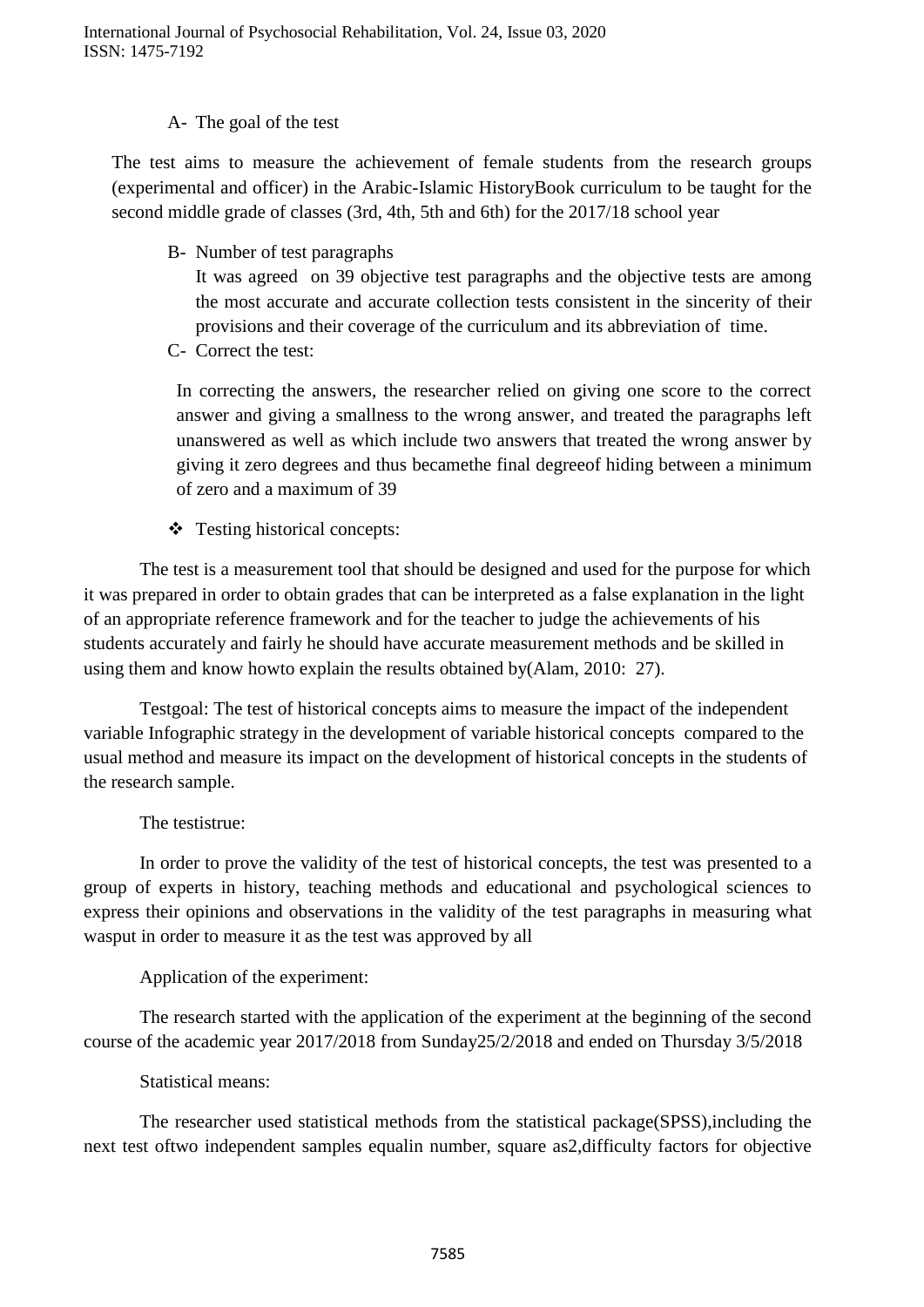paragraphs, the strength factor of excellence for objective paragraphs,the initial effectivenessof the error, the Pearson correlation coefficient, and the Spearman-Brown equation.

## **View and interpret results:**

1- There is no statistically significant difference (0.05) between the average grades of female students in the experimental group studying Arab-Islamic history according to the Infographic strategy and the average grades of female students in the same subject in the usual way in the distance learning test.

The researcher applied the distance collection test to the students of the two research groups (experimental and officer) and after correcting the answers of the test and putting the grades to see the achievement of the second grade students average in the subject of Arab-Islamic history and the processing of grades statistically, the average score of the students of the experimental group (42 .462( standard degree and deviation)5.255(degree and varying by(27,615)degrees, while the average score of the control group (36.6) degrees and a deviation Two criteria(7.784) degrees and a variationof(10,590)degrees and when using thet-test of two separate samples that are not equal tothe T-test,thecalculated T-value(3,268 (greater thanthe table value) was found to be2,011at theindicative level (0.05)and freely (54), i.e. the result was statistically indicative in favour of the group. The experimental studied according to the strategy of Infographic on the students of the control group who studied according to the usual method and thus the researcher rejects the first hypothesis and accepts the alternative hypothesis and there is a statistically significant difference at the level of significance (0.05) between the average grades of female students of the experimental group who study the subject of the subject of Arab-Islamic history in accordance with the strategy of nowFandGraphic and the average grades of the students of the control group who They study the same subject in the usual way in the distance collection test. How muchin the table below

## Table (2)

Arithmetic average, standard deviation, variation and T value (cronyism and scheduling) of the grades of the students of the research groups (experimentaland controlled) in the distance collection test

| Group      | Numb | Arithmet                  | Standar  | Contra | Degree       | T value        |           | Indicatio         |
|------------|------|---------------------------|----------|--------|--------------|----------------|-----------|-------------------|
|            | er   | 1 <sup>C</sup><br>average | deviatio | st     | of<br>freedo | <b>Nepotis</b> | Schedulin | n level<br>(0.05) |
|            |      |                           | n        |        | m            | m              |           |                   |
| Experiment | 26   | 42.462                    | 5.255    | 27.615 | 54           | 3.268          | 2.011     | Function          |
| al         |      |                           |          |        |              |                |           | statistical       |
| Officer    | 30   | 36.6                      | 7.784    | 60,590 |              |                |           |                   |

2- There is no statistically significant difference (0.05) between the average grades of female students in the experimental group studying Arabic-Islamic history according to the Infographic strategy and the average grades of female students of the control group studying the same subject in the usual way in testing remote historical concepts.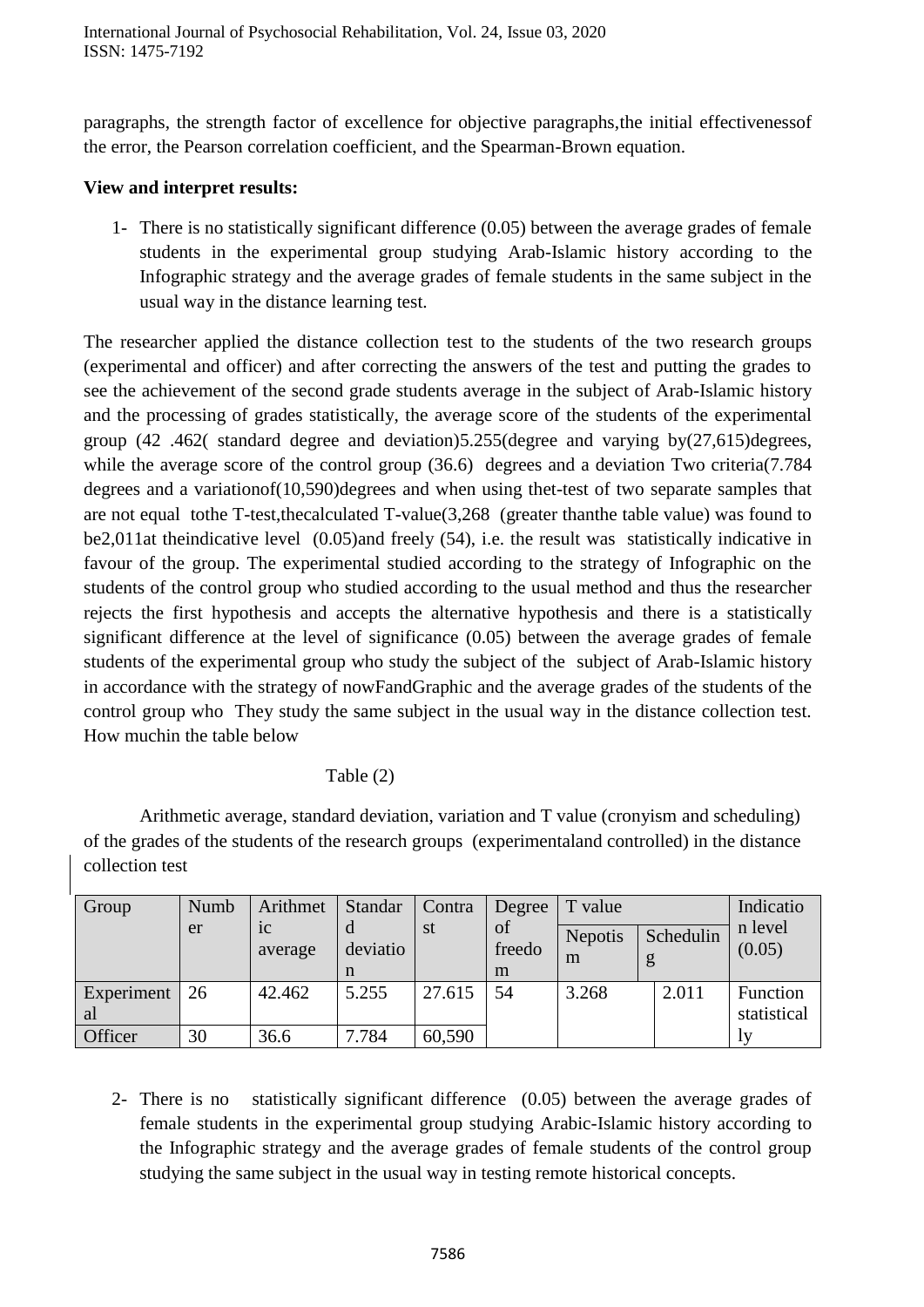The researcher applied the test of historical concepts, to the students of the research groups (experimental and officer) and after correcting the answers of thetest and the development of grades to see the extent ofdevelopment of the historical concepts of female studentsin the subject of Arab-Islamic history and the processing of grades statistically, the average score of female students of the experimental group (93.770) (degree, standard deviation (6.340) degrees and a variation of (40.195) degrees, while the average degree of the mg The officer's (88.2) degree and standard deviation (12.61) and the (159.01) scoreof the control group and when using the t-test of two independent samples were measured in the number(T-test)it was found that thecalculated T-value (2.0) 48 (which is greater than the scheduling value (2.011) at the level of significance (0.05) and freely (54), i.e. the result is statistically indicative in favor of the pilot group and this indicates the superiority of the students of the training group who studied according to the strategy of Infographic on the students of the control group who studied according to The usual method thus rejects the second hypothesis and accepts the alternative hypothesis, which is a statistically significant difference at the level of significance (0.05) between the average grades of the students of the experimental group who study the subject of Arab-Islamic history for the second grade average according to the strategy of Infographic and the average grades of female students of the control group who study the same subject according to the usual method in testing the historical concepts of the distance as in the table below:

#### Table (3)

Arithmetic average, standard deviation, variation and T value (cronyism and scheduling) of the grades of the students of the two research groups (experimentaland controlled) in the test of remotehistorical concepts

| Group     | Numb | Arithme | Standar       | Contra    | Degre  | T value                    |       | Indicatio   |
|-----------|------|---------|---------------|-----------|--------|----------------------------|-------|-------------|
|           | er   | tic     |               | <b>st</b> | e of   | Scheduli<br><b>Nepotis</b> |       | n level     |
|           |      | average | deviati       |           | freedo | m<br>ng                    |       | (0.05)      |
|           |      |         | <sub>on</sub> |           | m      |                            |       |             |
| Experimen | 26   | 93.770  | 6.340         | 40.195    | 54     | 2.048                      | 2.011 | Function    |
| tal       |      |         |               |           |        |                            |       | statistical |
| Officer   | 30   | 88.2    | 12.61         | 59.01     |        |                            |       | IV          |

3- There is no statistically significant difference at the level of significance (0.05) between the average grades of female students in the experimental group studying the subject of Arab-Islamic history according to the strategy of Infographic in the tribal and remote applications to test historical concepts.

To verify the validity of the third hypothesis, the researcher extracted the mathematical average grades of the students of the experimental group in the tribal and remote applications of the test Historical concepts To find out the difference between the two mathematical mediums, the researcher used the next test.T-test) for two interconnected samples showing that the average differences between Experimental group gradesWho are studying. substance Arab Islamic History For the second grade average according to the strategy of Infographic in the tribal and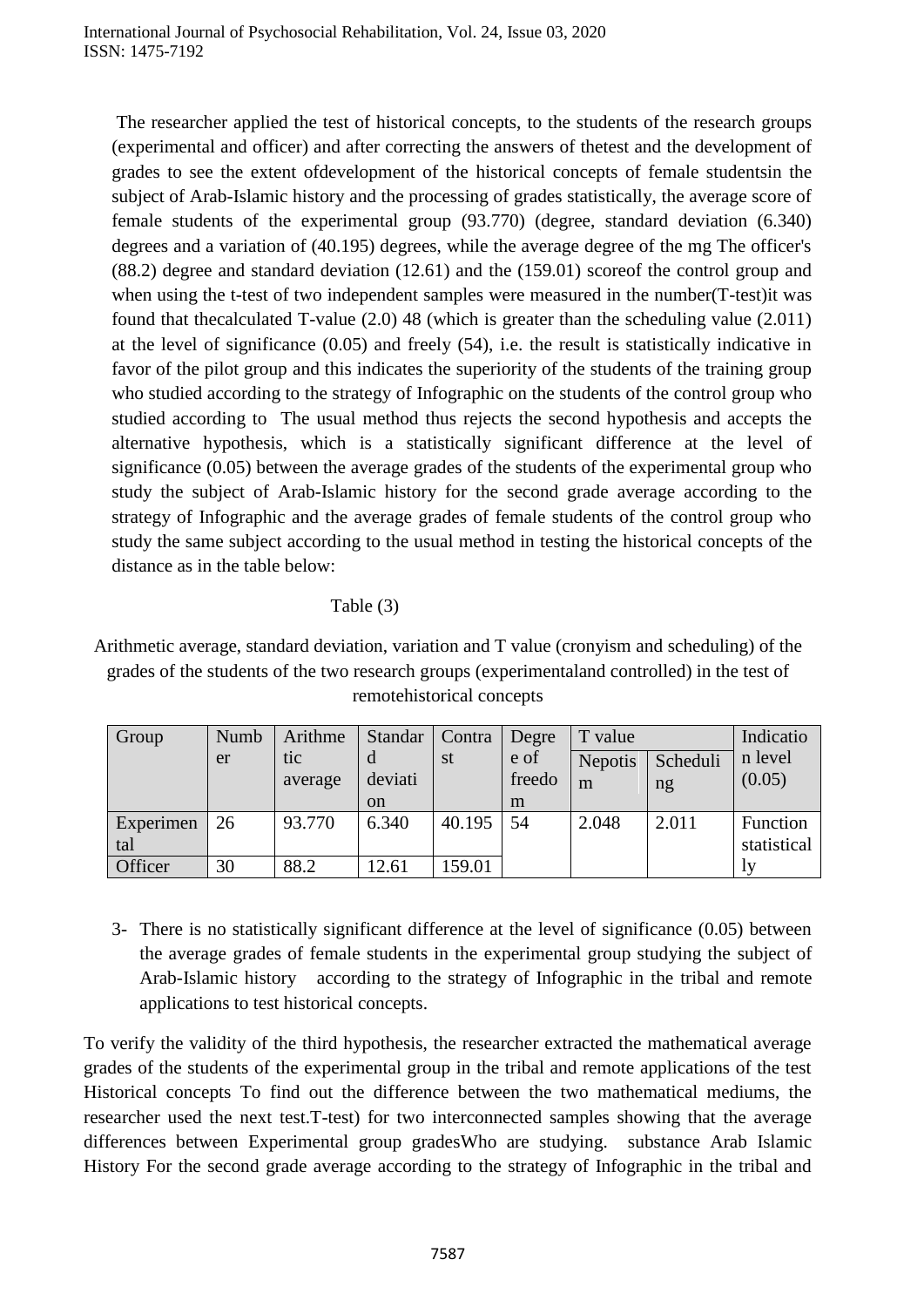remote applications To choose historical concepts. Reached) 79.15(Standard degree and deviation)93.77(degree, degree of freedom)54) if the calculated T value (8.33-degree which is greater than the adult schedule (2.060), which indicates that there are statistically significant differences at the level of indication (0.05) in favor of the remote test and thus the researcher rejects the third hypothesis And accept the alternative hypothesis. as Table below:

#### Table (4)

Indication of the difference between tribal test scores and distance test scores to test historical concepts of the experimental group

| Group    | Nu  | Arithm  | Total  | The    | The     | Stand  | Degr          | T value        |       | Indicati      |
|----------|-----|---------|--------|--------|---------|--------|---------------|----------------|-------|---------------|
|          | mbe | etic    | grades | differ | team's  | ard    | ee of         | <b>Nepotis</b> | Sched | <sub>on</sub> |
|          | r   | average |        | ence   | sensory | deviat | freed         | m              | uling | level         |
|          |     |         |        | betwe  | middle. | ion of | <sub>om</sub> |                |       | (0.05)        |
|          |     |         |        | en the |         | differ |               |                |       |               |
|          |     |         |        | two    |         | ence   |               |                |       |               |
|          |     |         |        | tests  |         |        |               |                |       |               |
| southern | 26  | 79.15   | 2058   | $-380$ | 14.62   | 9.27   | 25            | $\_8.033$      | 2.060 | Functio       |
| Go away  | 26  | 93.77   | 2438   |        |         |        |               |                |       | n             |
|          |     |         |        |        |         |        |               |                |       | statistic     |
|          |     |         |        |        |         |        |               |                |       | ally          |

4- There is no statistically significant difference at the level of significance (0.05) between the average grades of female students of the control group studying the subject of Arab-Islamic history in accordance with the usual method in the tribal and remote applications to test historical concepts.

To verify the validity of the fourth zerohypothesis, the researcher applied theT-testto two interconnected samples, showing that the average differences between the grades of female students of the control group studying the subject of Arab-Islamic history for the second grade average according to the usual method in the tribal and remote applications of the test of historical concepts was (75.9) degree and standard deviation (88.2) and degree of freedom (29) as the calculated T-value (13.05) and It is larger than the table (2.045), which indicates that there are statistically significant differences at the level of indication (0.05) in favor of the remote test, which means that there is a statistically significant difference between the two applications (tribal and remote) to test historical concepts in the students of the control group and thus reject the fourth hypothesis and accept the alternative hypothesis as in a table below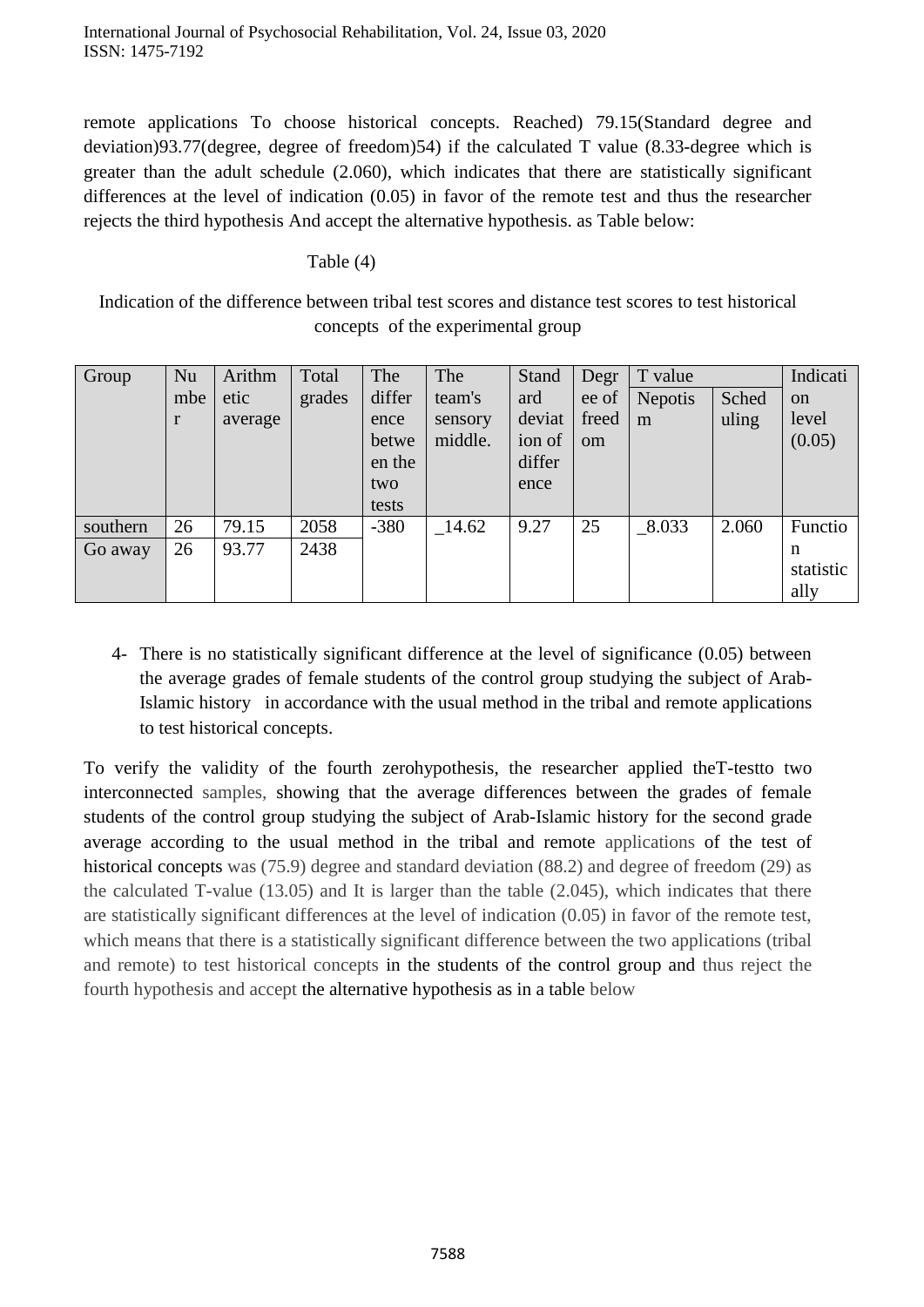Table 5

# Arithmetic average, standard deviation and calculated and scheduled T-value of the grades of students of the control group in the test of tribal and remote historical concepts

| Group    | Nu  | Arithm  | Total  | The    | The     | Stand  | Degr          | T value        |       | Indicati      |
|----------|-----|---------|--------|--------|---------|--------|---------------|----------------|-------|---------------|
|          | mbe | etic    | grades | differ | team's  | ard    | ee of         | <b>Nepotis</b> | Sched | <sub>on</sub> |
|          |     | average |        | ence   | sensory | deviat | freed         | m              | uling | level         |
|          |     |         |        | betwe  | middle. | ion of | <sub>om</sub> |                |       | (0.05)        |
|          |     |         |        | en the |         | differ |               |                |       |               |
|          |     |         |        | two    |         | ence   |               |                |       |               |
|          |     |         |        | tests  |         |        |               |                |       |               |
| southern | 30  | 75.9    | 2277   | $-638$ | 21.27   | 8.94   | 29            | $\_13.05.$     | 2.045 | Functio       |
| Go away  | 30  | 88.2    | 2646   |        |         |        |               |                |       | n             |
|          |     |         |        |        |         |        |               |                |       | statistic     |
|          |     |         |        |        |         |        |               |                |       | ally          |

Second: interpreting the results:

By presenting the results of the research that led to the rejection of zero hypotheses, this means the superiority of the students of the experimental group who studiedthe subject of Arab-Islamic history according to the strategy of Infographic in the collection test and the test of historical conceptson the students ofthe control group who studiedthe same subject inthe usual way and can Explain this to:

- 1- H. Infographic for female students to engage in group discussions between female students about the information and datathey contained, and therefore there was a clear following of these discussions in understanding the forms, images and what they contain.
- 2- The reliance of Infographic on providing information through fun designs and beautifully consistent colors contributed to the increased interest of female students in learning social studies, and this reflected their abilities or desire to understand messages and visual forms.
- 3- The use of Infographic in the teaching of history has led to the availability of multimedia that combines whatis between the image and the word, resulting in an increase in understanding and understanding of its content.
- 4- Diversity in the use of images and forms allowed female students to learn in a variety of ways that suit their inclinations and needs

## **Conclusions, recommendations and proposals**

First: Conclusions:

In light of the researcher's findings, it can be inferred that:

- 3- Teaching The Arab-Islamic History subjectfor the second middle grade witha strategyInfographic can develop and develop historical concepts for middle school students.
- 4- Appropriate Infographic strategy to teach Arab-Islamic history to middle-class students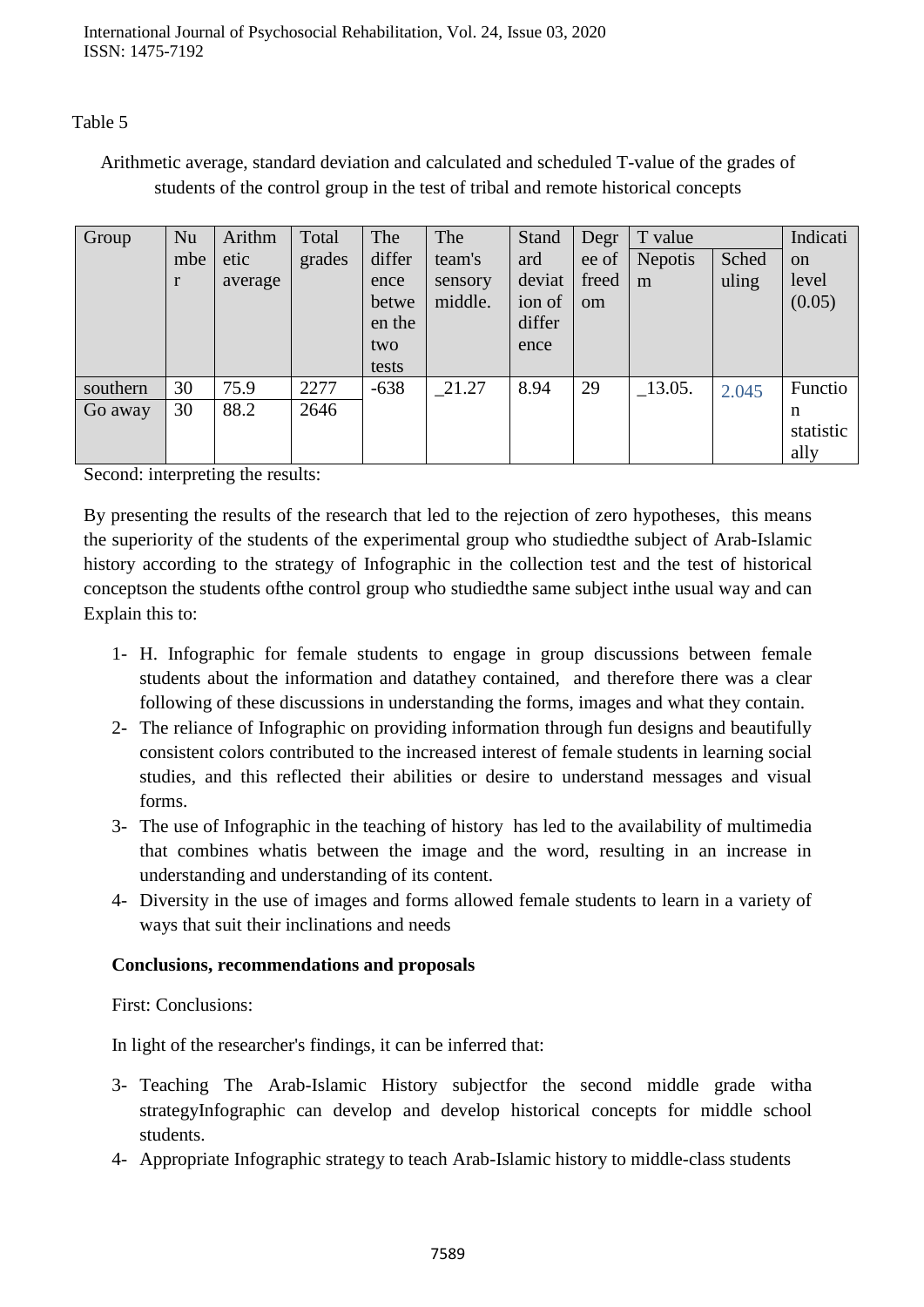Second: recommendations:

- 3- Prepare a guide to the School of Historical Studies in Infographic design skills
- 4- Processing infographic for the topics of the historical studies course and circulating it to female teachers in schools

Third: Proposals:

- 3- Experiment with the use of infogervik technology in teaching historical studies and show their impact on other variables and multiple age stages.
- 4- Reorganize the content of the historical studies course according to Infographic technology.

## **Sources**

- Abu Diya, Adnan Ahmed (2011): Contemporary Methods of Teaching Socialism, Osama Publishing and Distribution House, Jordan, Amman.
- Bawazir, Salwa Abu Bakar, Nadia Abdul Aziz Quryan (20211): Developing the historical and geographical concepts of the kindergarten child, I1, Al-Masirah Publishing, Distribution and Printing House Amman.
- Al-Jubouri, Saad Joued, and Uday Aidan Al-Jarrah (2016): Field study to address the crisis of weakness in the performance of social materials teachers and develop it in accordance with comprehensive quality standards, published study, Faculty of Education Ibn Rushd, University of Baghdad.
- Al-Jubouri, Sobhi Naji Abdullah and others (2011): Strategies and methods of teaching social subjects, i1, National Library, Baghdad
- $\triangle$  Al-Jarawi, SuhaM (2014): The effectiveness of using comics on educational achievement and visual thinking skills among fifth-grade students in science in Khan Younis province, unpublished master's thesis, Faculty of Education, Al-Azhar University, Gaza.
- \* Republic of Iraq, Ministry of Education (2010): Secondary School System, No. 2, Ministry of Education Press.
- Republic of Iraq, Ministry of Education (2010): Secondary School System, No.2, Ministry of Education Press.
- Al-Trick, Mohammed Mahmoud (2016): Teaching methods and strategies, i6,d.r. University Book for Publishing and Distribution, United Arab Emirates.
- Al-Khadala, Mohammed Salman Fayyad and others (2011): EffectiveX-Teaching Methods, I1, DaR Safaa Publishing and Distribution, Amman, Jordan.
- \* Khazraji, Haidar Khazal Nazzal (2016): Applied studies in the teaching methods of history, i1, Thaer Al-Assami Printing, Publishing and Distribution Foundation, Baghdad, Iraq.
- $\triangle$  Khalaf Yahya (1991): The impact of the history course in public high schools and developed schools on students' achievement of historical concepts in Saudi Arabia, the third scientific conference, M3, the Egyptian University of Curriculum and Teaching Methods, Alexandria
- $\triangle$  Khalil, H.E. Abdul Rahim (2013) isa contemporary orientation in education, the glory of the University Foundation for Studies, Publishing and Distribution, Beirut, Lebanon.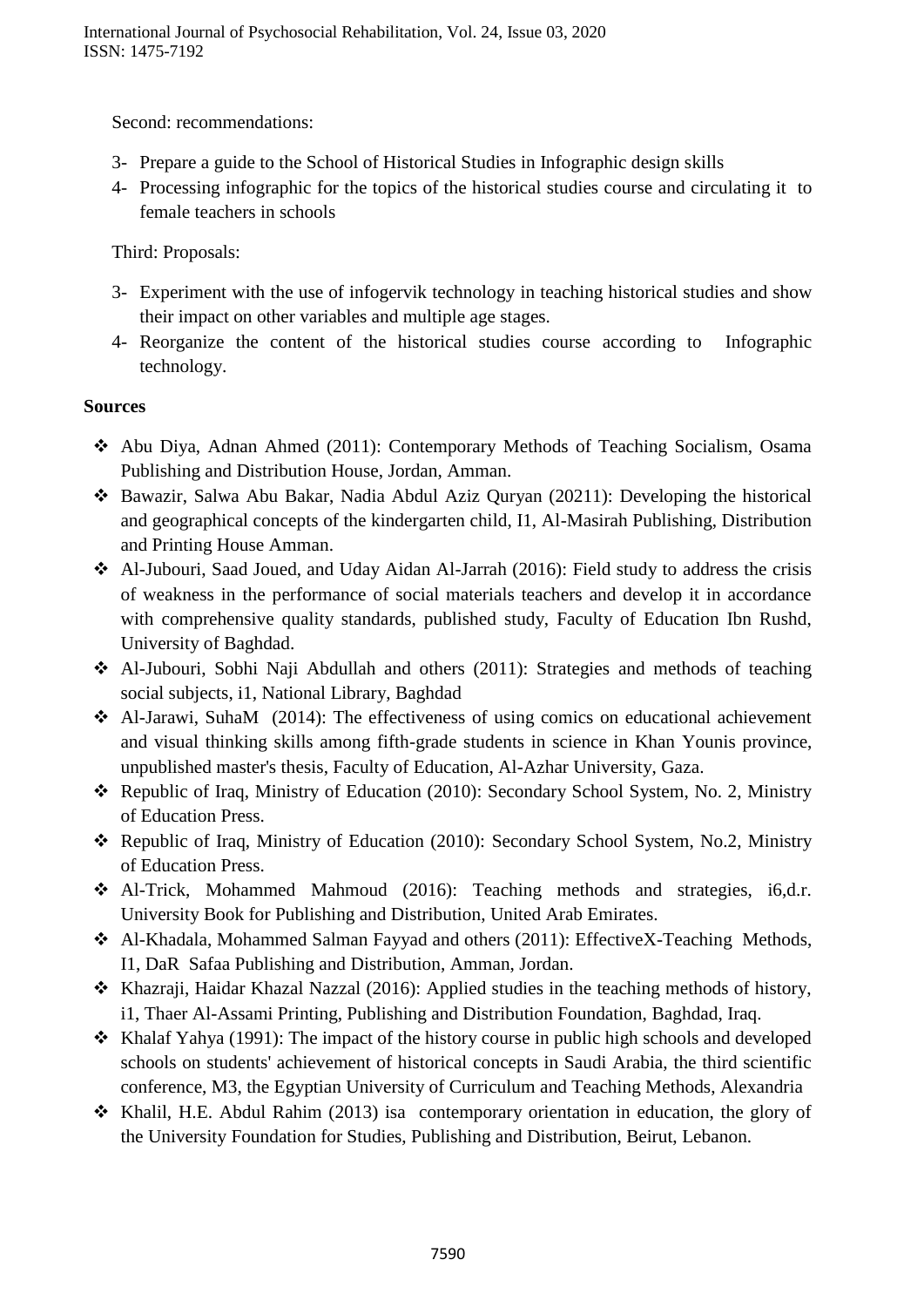- Zamili, Ali Abdul Jassim and others (2009): Concepts and applications in educational calendar and measurement, Al-Falah Library, Kuwait.
- Zayer, Saad Ali, S sky Turkish Inside (2015): Recent trends in arabic language teaching, i1, systematic publishing and distribution house, Amman, Jordan.
- Zayer, Saad Ali, and Sama Turki inside (2013): Modern Trends In Teaching Arabic Language, C1, Dar al-Morteza Baghdad.
- Zubeidi, Sabah Hassan (2015): Social subject syllabus andteaching courses, Curriculum House, Publishing and Distribution, Amman.
- Al-Zubaei, Abdul Jalil, and others (1981): Research curricula in education, C1, Baghdad University Press for Publishing and Distribution, Baghdad, Iraq.
- Zidan, Abdul Razzaq Abdullah, and Anwar Farouk Shaker (2017): Recent trends in the teaching of history, i1, central printing press, Diyala University, Iraq.
- Al-Samarrai, Qusay Mohammed, and Raed Idris Al-Khafaji (2014): Recent Trends in Teaching Methods, I1, Tigris Publishing and Distribution House, Amman, Jordan.
- Al-Sarhan, Abdullah Nasser (2004) Recreation and Educational Attainment, Arab Education Library for the Arab Gulf States, Riyadh, Saudi Arabia.
- Salloum, Abdul Hakim (2001): Thinking and Solving Problems, Al-Naba Magazine, Issue 53, Website: [http://www.anabaa.org.](http://www.anabaa.org/)
- Salim, Mohammed Saber and others (2006): Curriculum building and planning, Think Tank Publishersand Distributors, Amman, Jordan.
- Shaltout, Mohammed (2016): Infographic planning to production, i1, Egypt, King Fahd National Library.
- Al-Sawi, Yasser (2007): Knowledge and Information Technology Department, Al-Sahab Publishing and Distribution House, Cairo, Egypt.
- Abeer Abu Arabian (2016): The employerof infographic technology (fixed-mobile) in developing genetic solving skills in the life sciences of 10th grade students in Gaza, a published master's letter, Islamic University of Gaza.
- Afifi, Mohammed Kamal Abdul Rahman (2013): The interaction between the two types of fixed and mobile Infographic design andthe electronic learning platforms Blackboard and WhatsApp and the impact on the development of visual learning design skills and the realization of its elements the Journal of Education for Educational, Psychological and Social Research.
- Allam Salaheddine Mahmoud (2010): Measurement and educational evaluation in the teaching process, i3,d-march for publishing and distribution, Amman, Jordan
- Issa, Moataz(2014). Infographic, available to me: [http://blog.dotaraby.com](http://blog.dotaraby.com/)
- Al-Dusti, Thaer Ahmed, Khaled Mohammed Abu Shaira (2015): Educational Research Curriculum, I1, Arab Society Library for Publishing and Distribution Amman, Jordan.
- Al-Luqani, Ahmed Hussein and others (1990): Teaching social subjects, C1, Book World, Cairo
- Matthew, Limban(1998): School and Thought Education (translated by Ibrahim Yahya Al-Shihabi) Ministry of Culture of the Syrian Arab Republic, Damascus, Syria.
- Mohammed Al Tayeb and others (2005): Research curricula in educational and psychological sciences, i3, dr. university knowledge, Alexandria, Egypt.